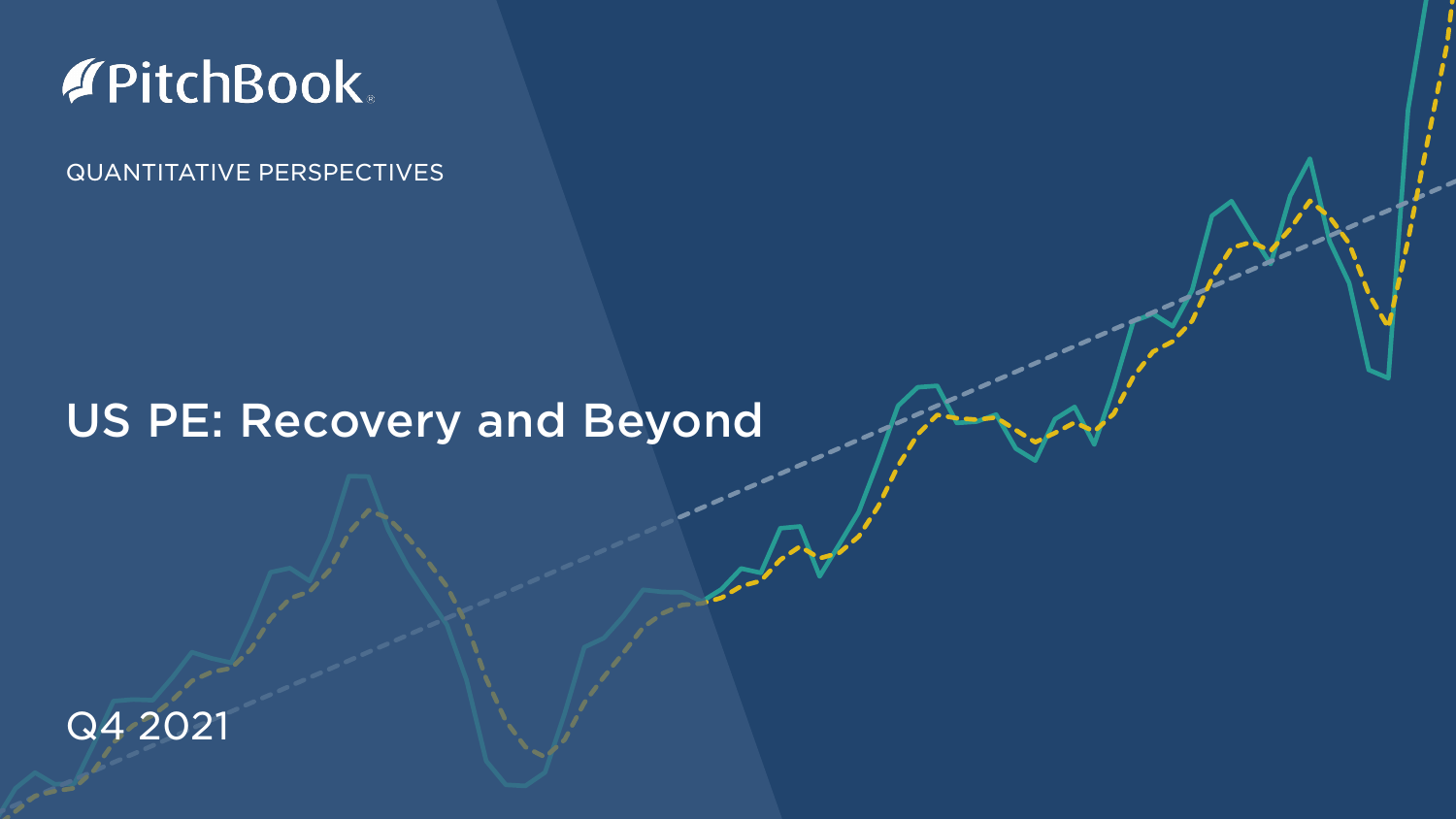## US PE: Recovery and Beyond

### Introduction

More than 18 months have passed since the world and financial markets were thrown into disarray as a result of the COVID-19 pandemic. While life has still not fully returned to normal for most, in many ways, financial assets and economies have not only recovered but have boomed in recent quarters. As highlighted in the previous edition of this report, an unprecedented combination of fiscal spending and loose monetary policies has driven this boom. The stimulus has also led to some unique economic outcomes and potential risks to public and private markets, including rising inflation.

In this strong economic environment, US private equity (PE) has experienced its fastest pace of deal and exit activity in at least two decades. Cheap and abundant debt has propelled PE dealmaking, while PE-backed exits have boomed on the back of one of the hottest IPO markets since the early 2000s. Over the past year, PE funds have posted their best returns on record, but unrealized gains have driven much of these returns.

## Research

**Andrew Akers, CFA** Quantitative Research Analyst [andrew.akers@pitchbook.com](mailto:andrew.akers@pitchbook.com)

## Contact

[pbinstitutionalresearch@pitchbook.com](mailto:reports@pitchbook.com)

Published on December 6, 2021

COPYRIGHT © 2021 by PitchBook Data, Inc. All rights reserved. No part of this publication may be reproduced in any form or by any means—graphic, electronic, or mechanical, including photocopying, recording, taping, and information storage and retrieval systems—without the express written permission of PitchBook Data, Inc. Contents are based on information from sources believed to be reliable, but accuracy and completeness cannot be guaranteed. Nothing herein should be construed as any past, current or future recommendation to buy or sell any security or an offer to sell, or a solicitation of an offer to buy any security. This material does not purport to contain all of the information that a prospective investor may wish to consider and is not to be relied upon as such or used in substitution for the exercise of independent judgment.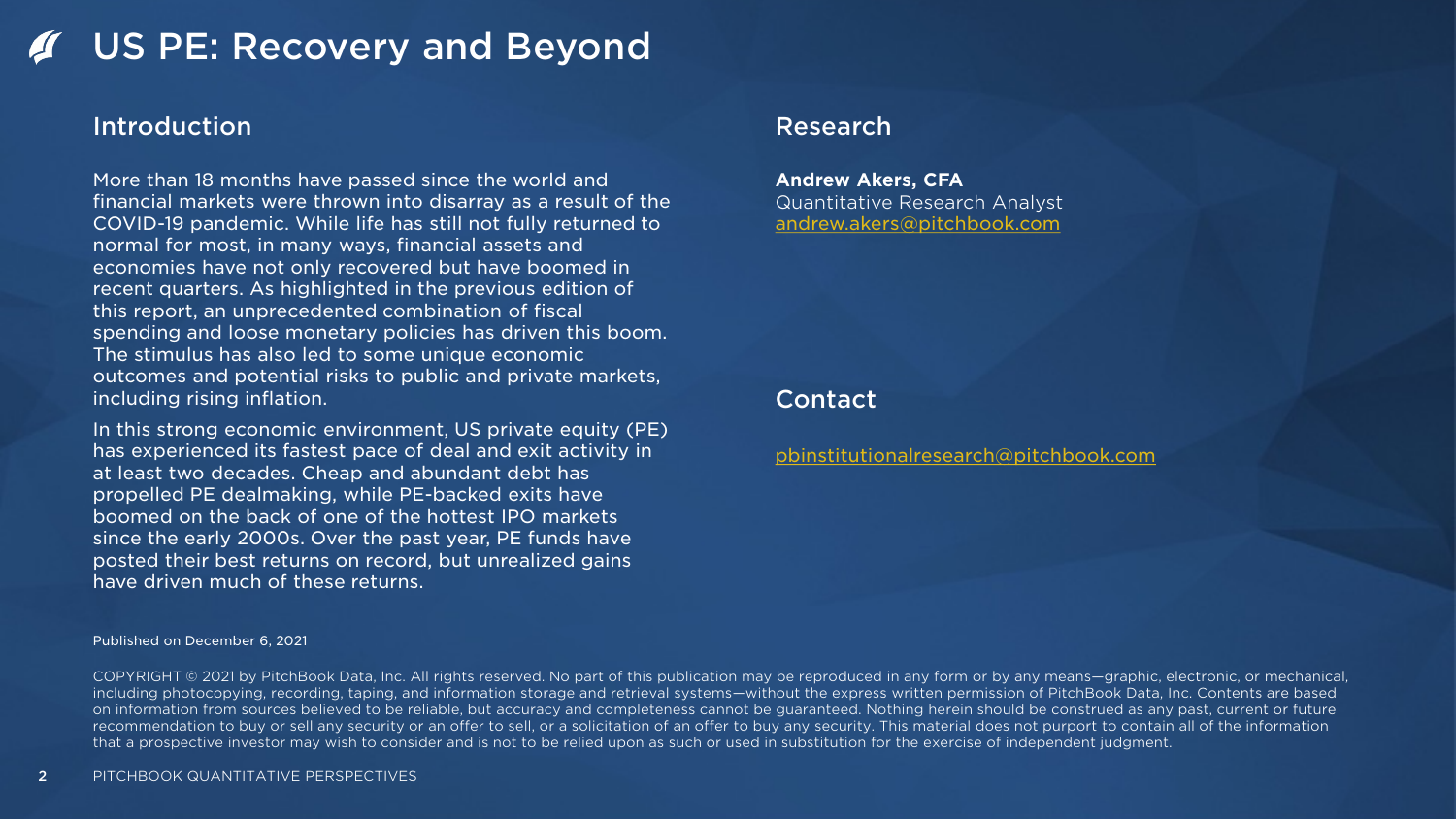## The market landscape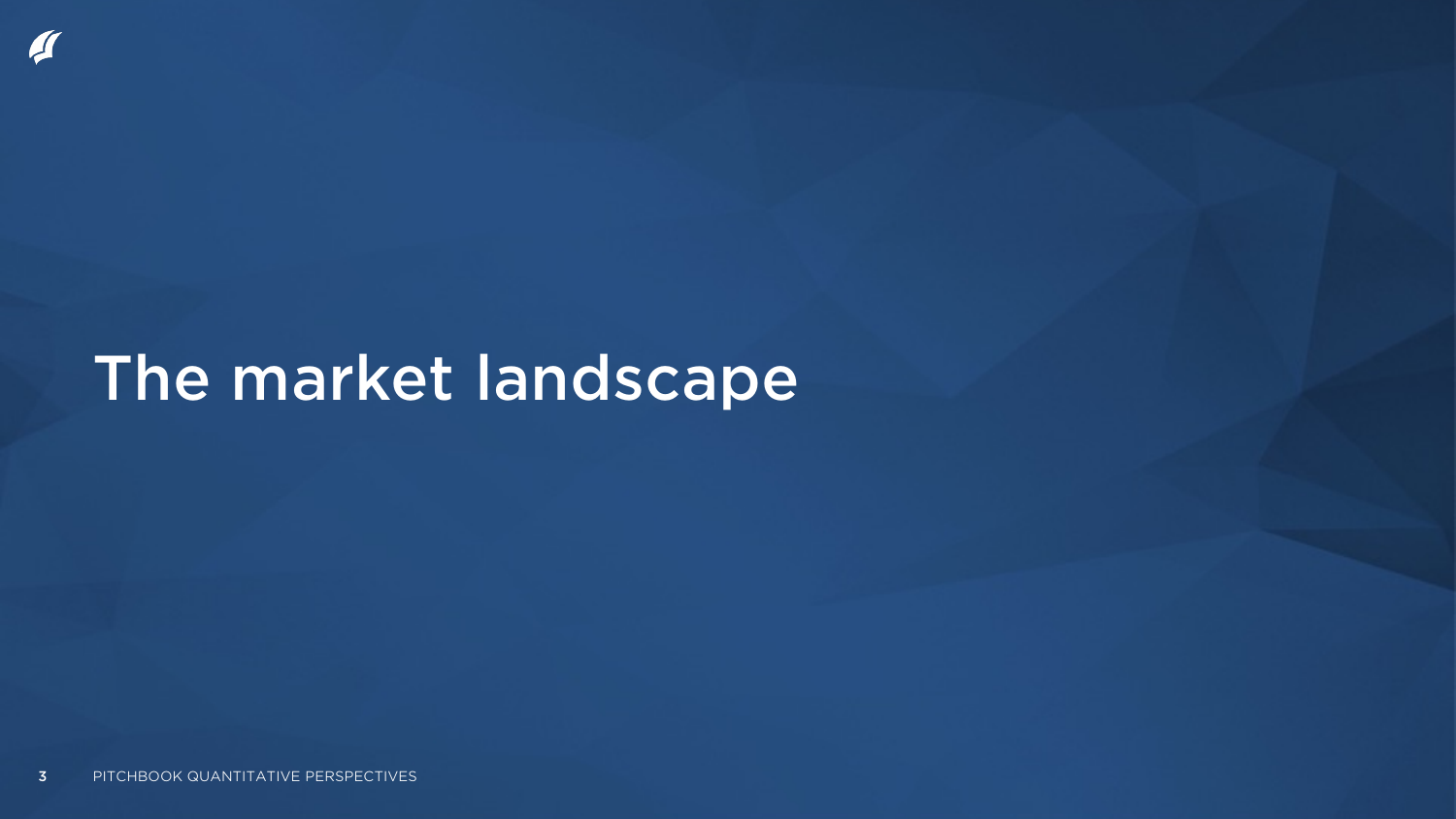## Key takeaways

- Public market risk assets, from equities to credit, have performed well even relative to pre-COVID-19 peaks, suggesting we have moved past the recovery stage of the cycle.
- High valuations across asset classes have driven long-term expected returns even lower. Only PE and emerging market equity have 10-year expected returns above the average US state pension's required return of 7.0%.
- Real economic output is close to pre-COVID-19 trend levels, but growth has already slowed in recent quarters, and there are several risks to the economic outlook.
- On the back of an unprecedented combination of fiscal spending and loose monetary policies, as well as supply chain disruptions, inflation has risen to its highest rate in 30 years.
- By analyzing data all the way back to the 1960s, we found that while public equities recorded positive real returns during periods of rising inflation, average monthly real returns were halved—and were even lower when economic growth was falling.
- Rising inflation has prompted the market to reassess its expected path of interest rate hikes from the Federal Reserve. The market is expecting at least two hikes by the end of 2022.
- Despite a still-elevated headline unemployment rate compared to pre-COVID levels, the labor market is extremely tight based on some measures, including 3 million more job openings than total unemployed persons.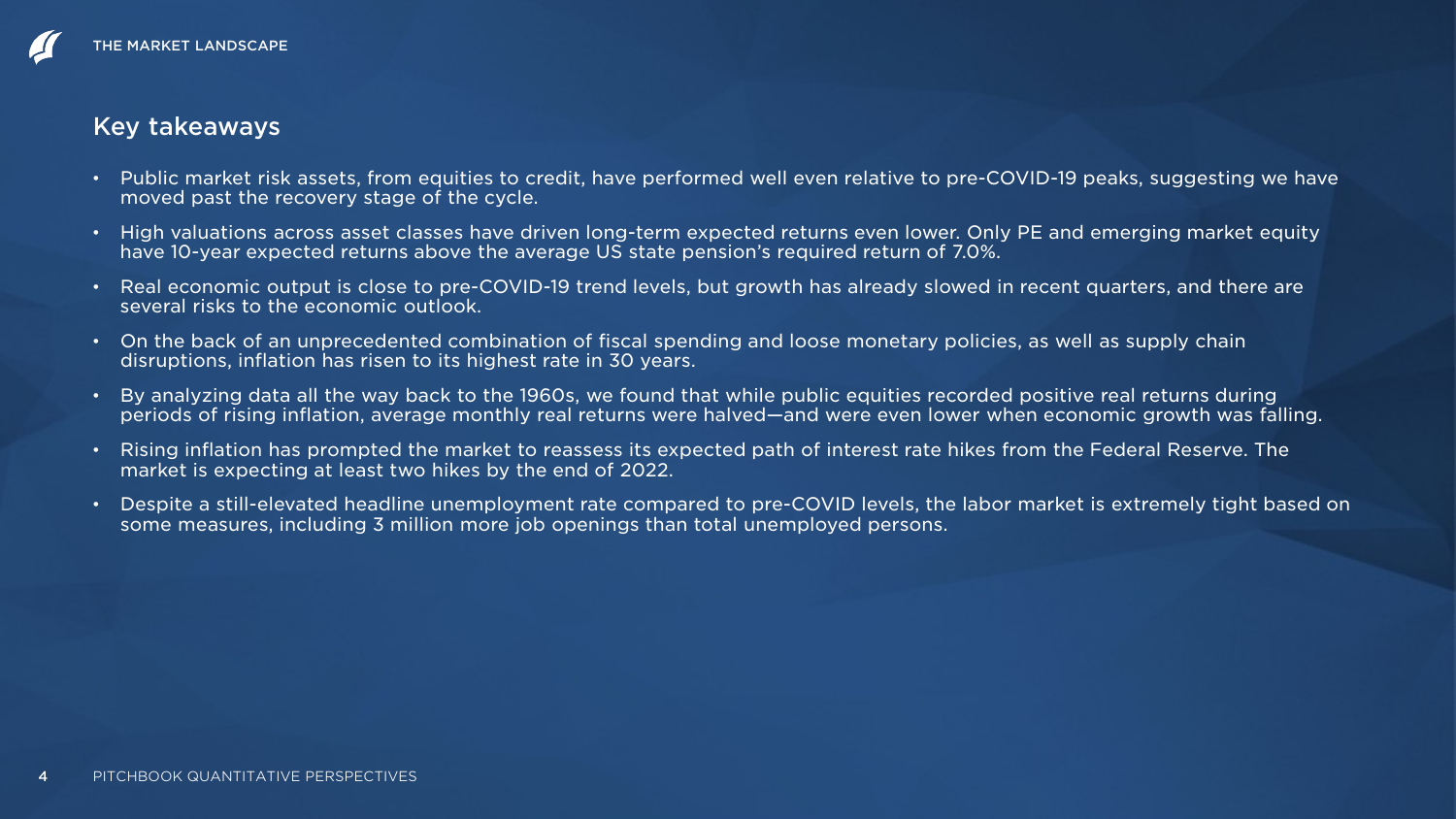Public market risk assets have surged off 2020 lows and have recorded double-digit gains from pre-COVID-19 peaks, suggesting we have moved past the recovery stage of the cycle.

Drawdowns and returns by public market index\*



\*As of November 30, 2021 *Note: Index lows were reached in March 2020.*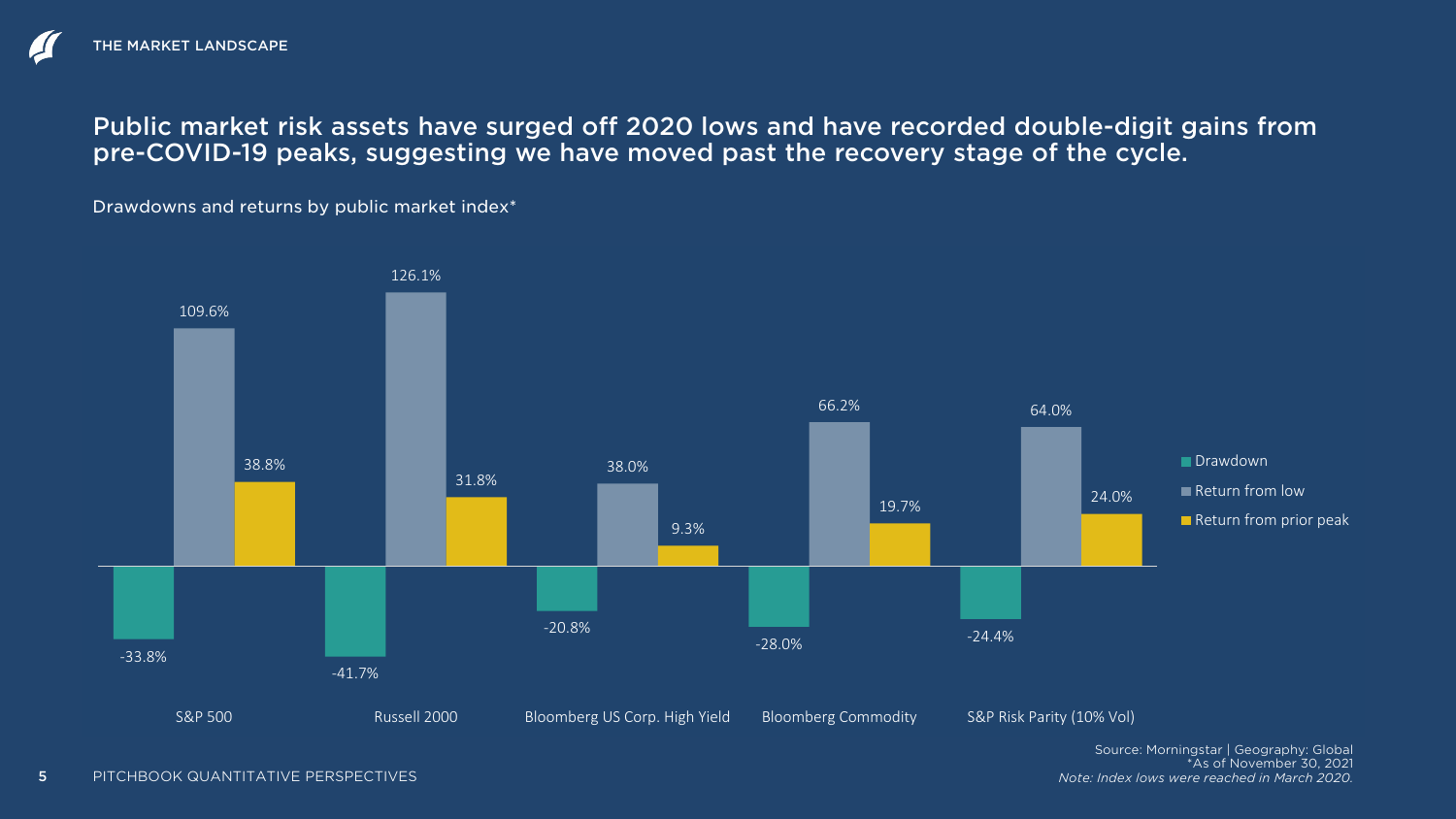## Strong earnings growth has driven equity gains…

S&P 500 earnings (indexed to 100) with post-GFC (global financial crisis) trend

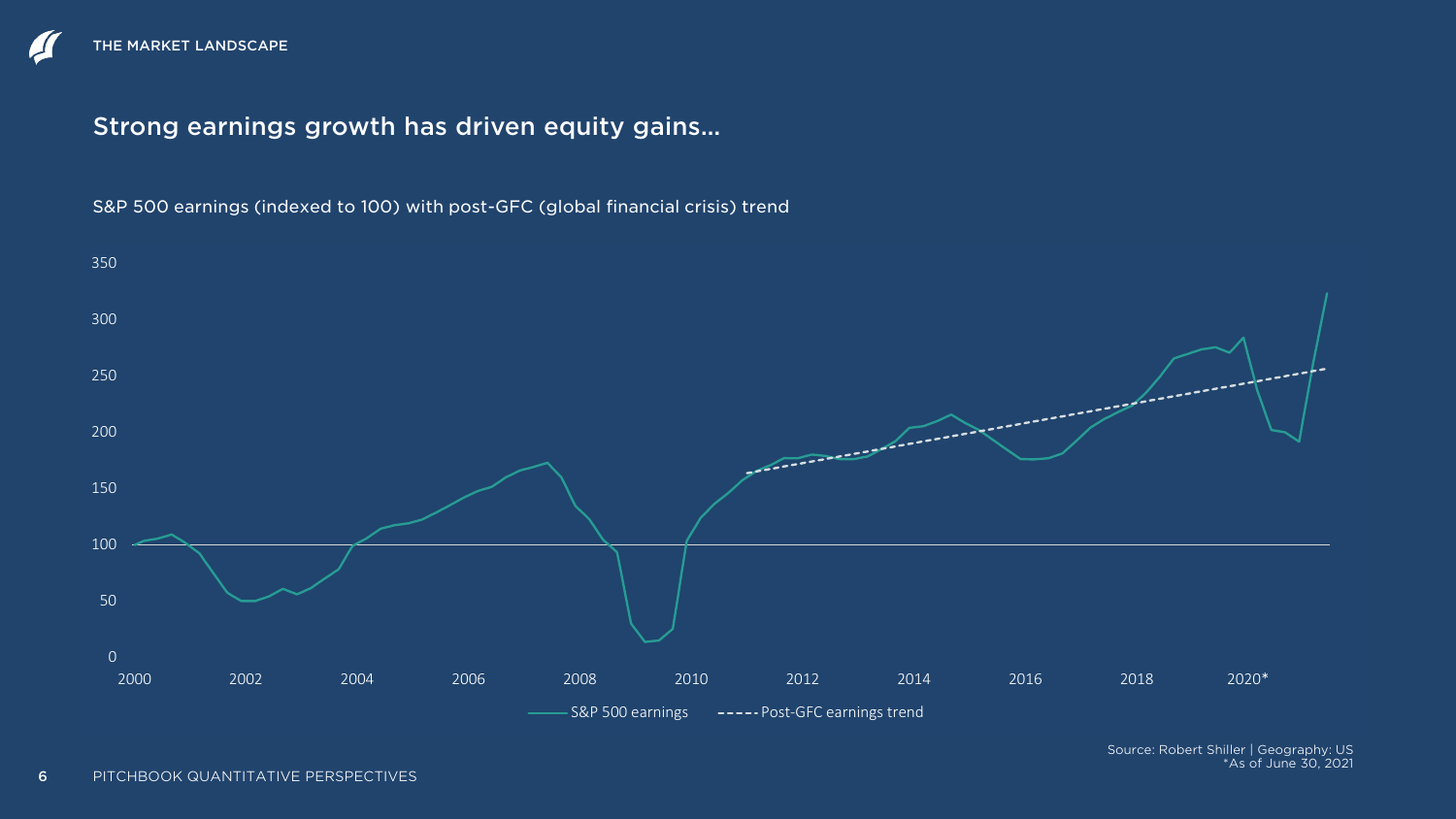## …but equity valuations remain elevated, especially in public equities.

S&P 500 trailing price to earnings ratio



Public and private EV/EBITDA multiples

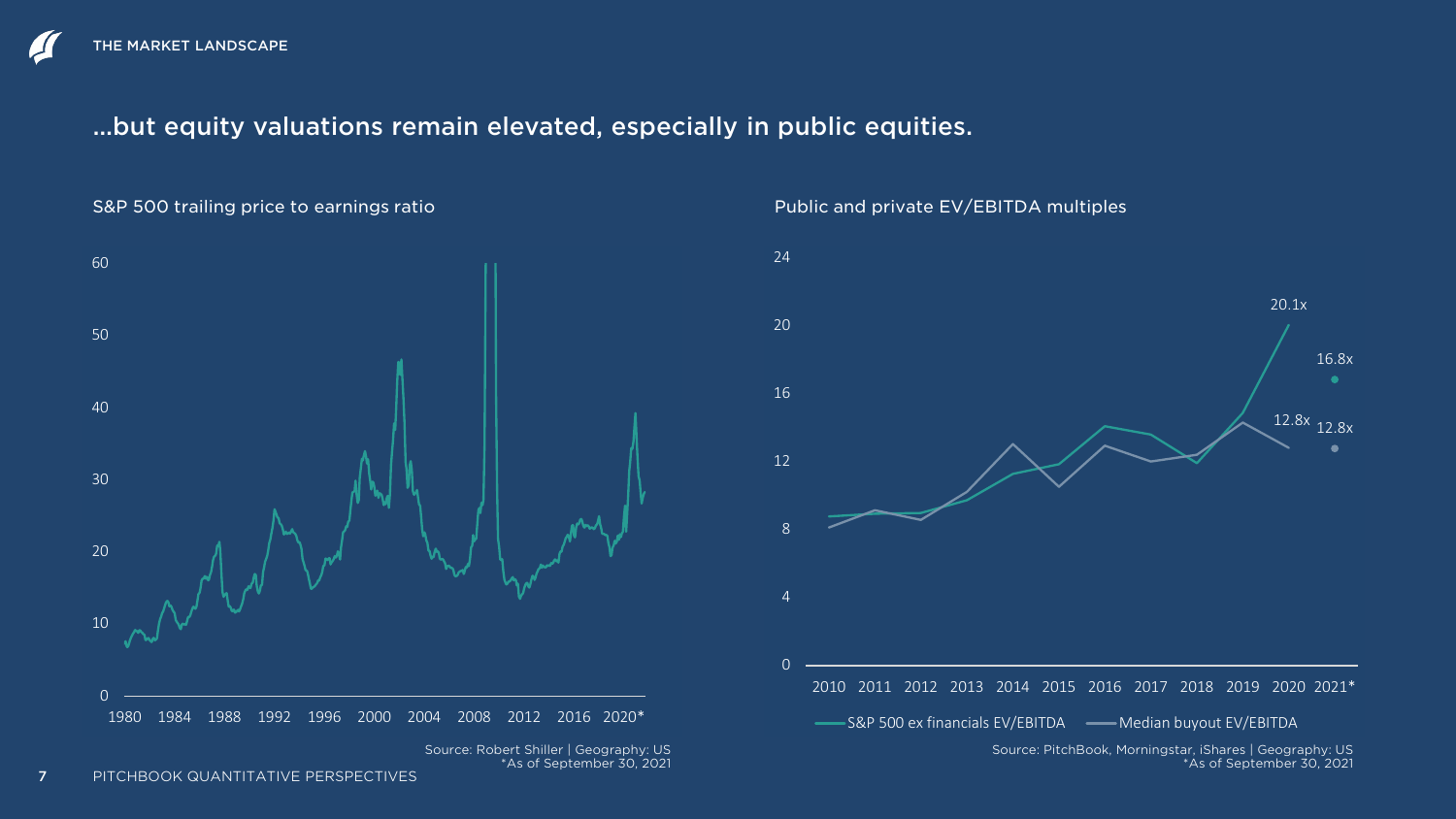Meanwhile, debt markets also continue to run hot as historically cheap lending costs have helped lead to ample new issuance of risky debt.

Corporate high-yield option-adjusted spreads



Source: ICE BofA Indices | Geography: US \*As of November 30, 2021



Corporate high-yield issuance (\$B)

Source: Sifma | Geography: US \*As of September 30, 2021 *Note: Estimated 2021 issuance is based on an extrapolation of the first three quarters.*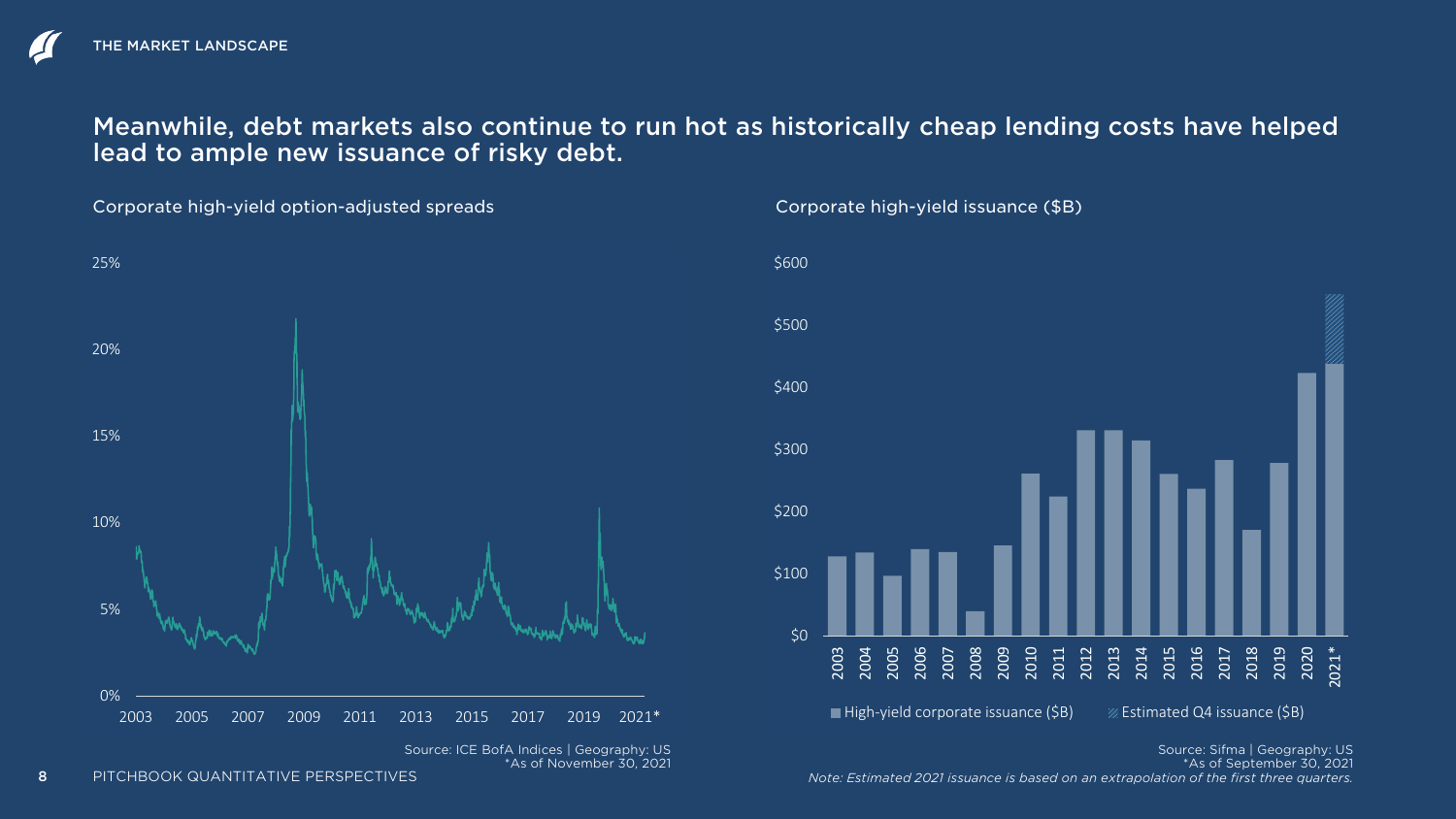## Institutional investors' long-term return expectations point to a challenging period ahead.

10-year capital market assumptions by asset class\*



Source: Horizon Actuarial 2021 CMA Survey \*As of August 2021

The incredible performance over the past year and a half has continued to push return expectations lower—a trend that was already apparent well before the pandemic occurred. Returns have likely been "pulled forward," meaning that strong recent returns have come, in part, at the expense of future returns.

While institutional portfolios have benefited tremendously in recent periods from strong performance, meeting return targets over the next 10 years will be challenging. Only emerging market equity and PE have an expected return above the average US state pension's return target. Investors will likely need to increase risk through direct leverage, shifting allocations, or both.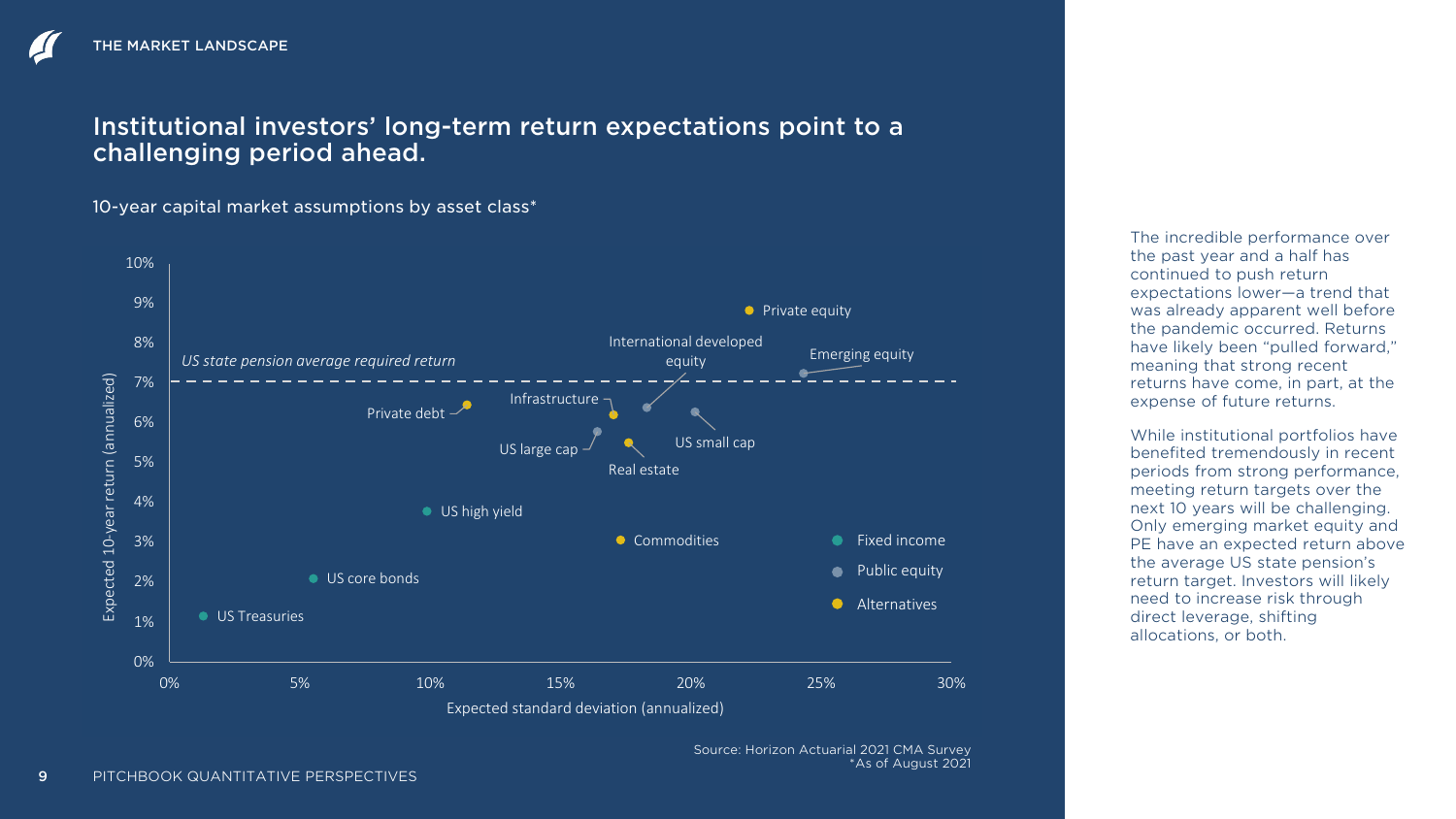### Real GDP remains below its recent trend, and quarterly growth has slowed in 2021 after a sharp rebound in the latter half of 2020.

Real GDP with post-GFC trend and quarterly growth rate



Source: Bureau of Economic Analysis, Conference Board, PitchBook | Geography: US \*As of September 30, 2021

*Note: Forecasts are shown for three quarters ending June 30, 2022.*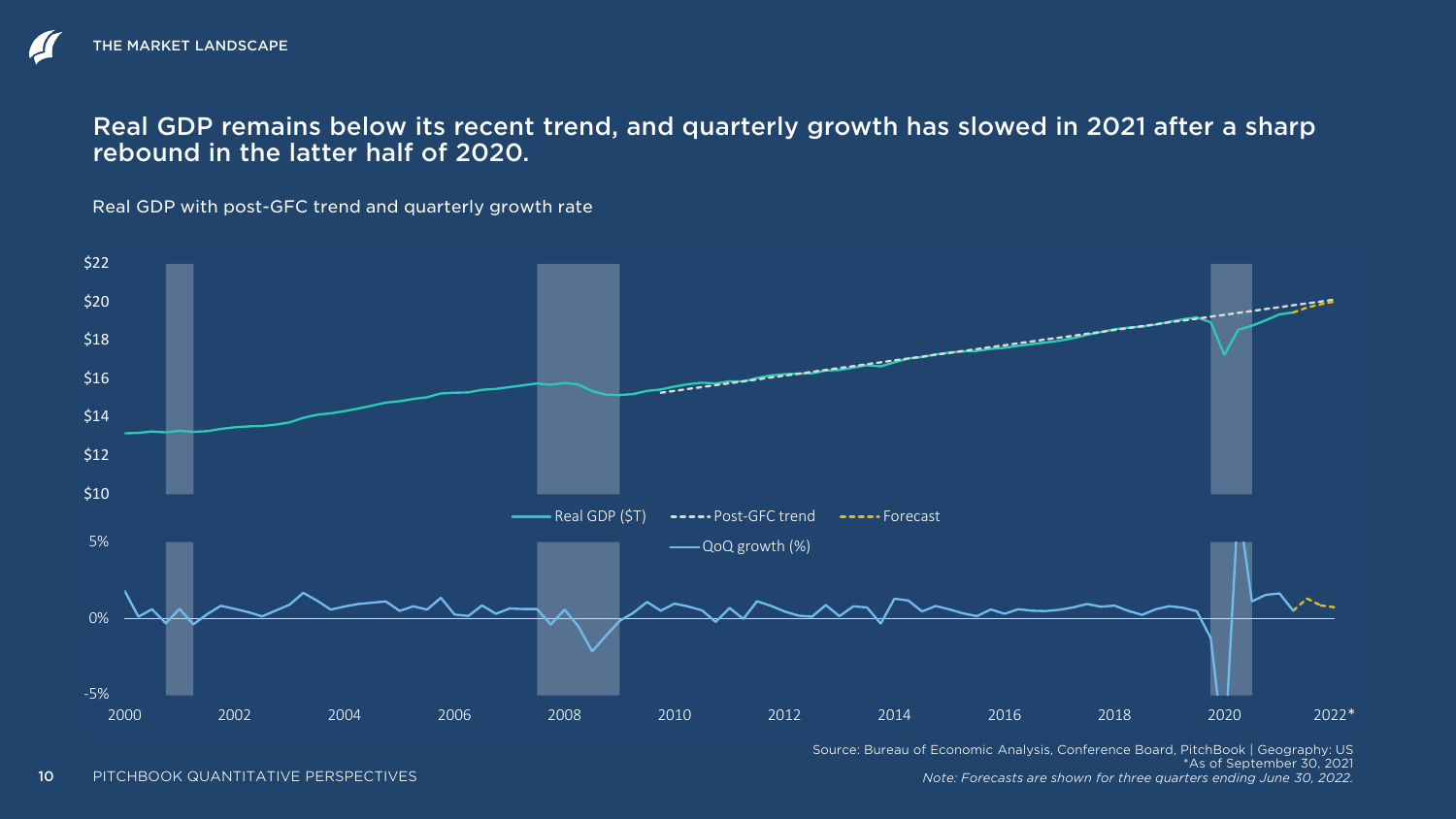While business confidence remains high, consumer confidence has fallen sharply. It is now worse than during the middle of the pandemic…

Consumer and business confidence indicators

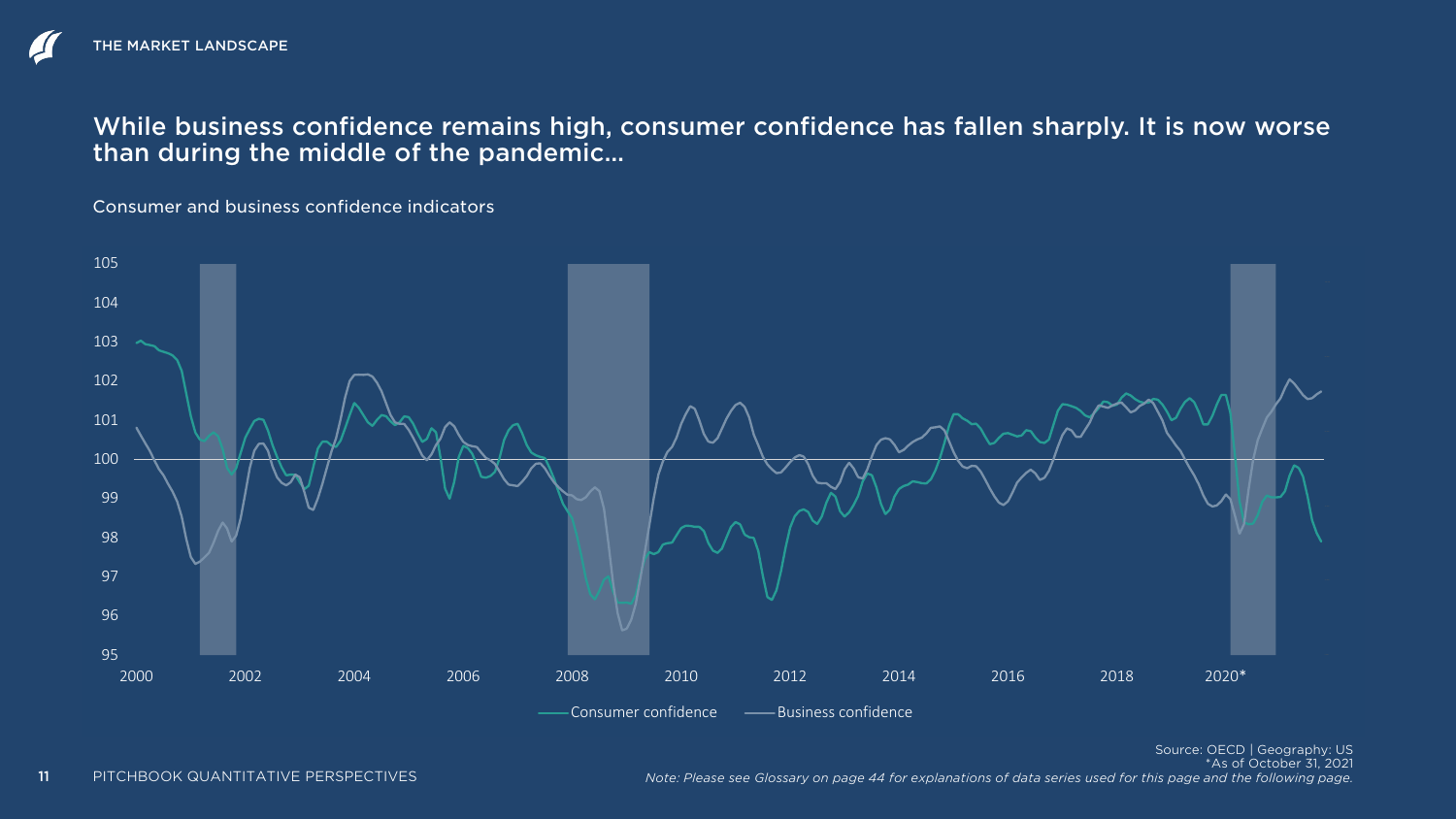## …due in part to the highest inflation rate in the last 30 years.



### YoY change in the consumer price index (CPI)

#### Consumer and market inflation expectations



Source: Bureau of Labor Services | Geography: US \*As of October 31, 2021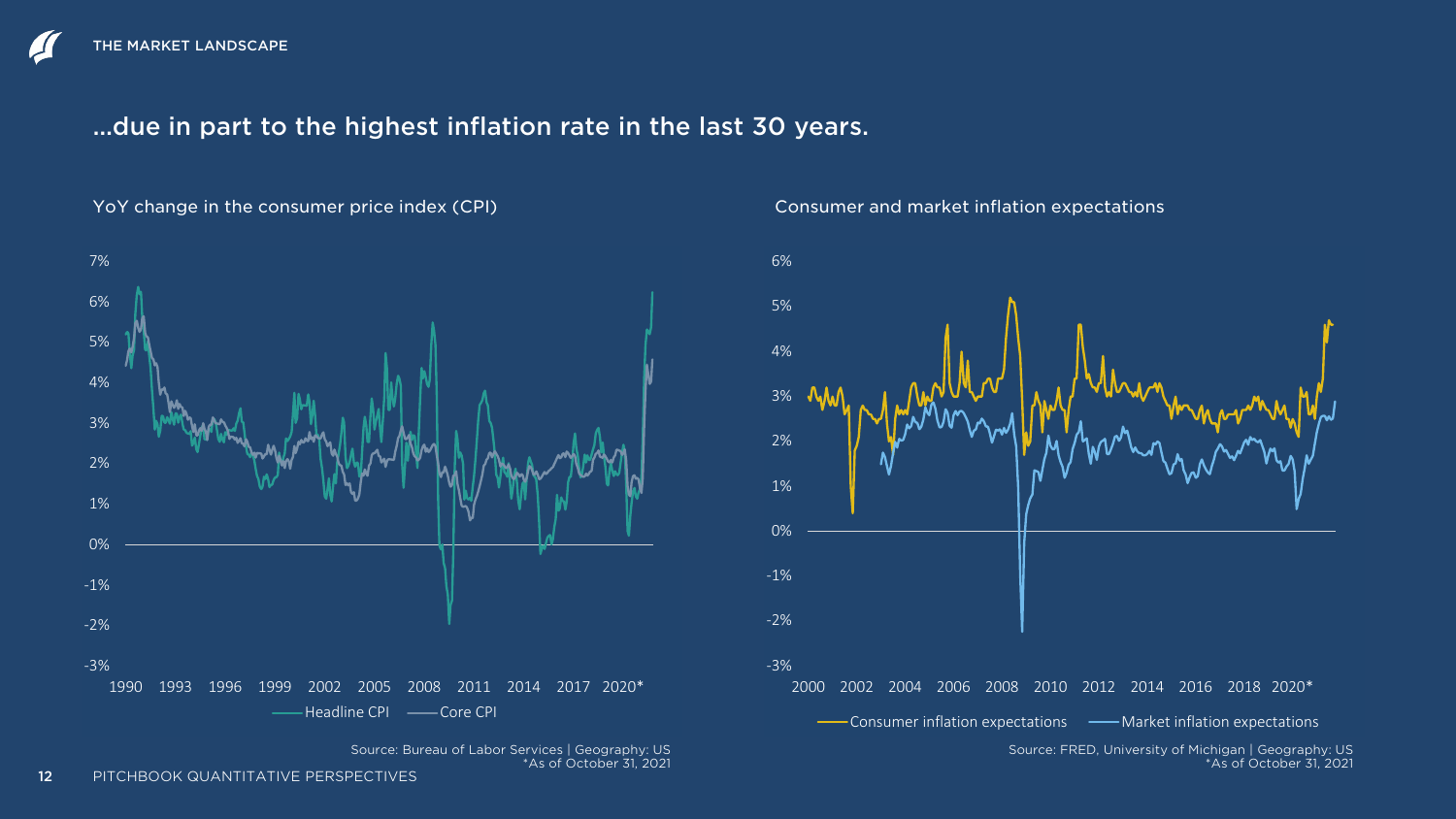## Numerous factors have driven inflation higher, including loose monetary and fiscal policy, increased demand, and global supply constraints.



Contribution to YoY change in headline CPI\*

### YoY change in price index\*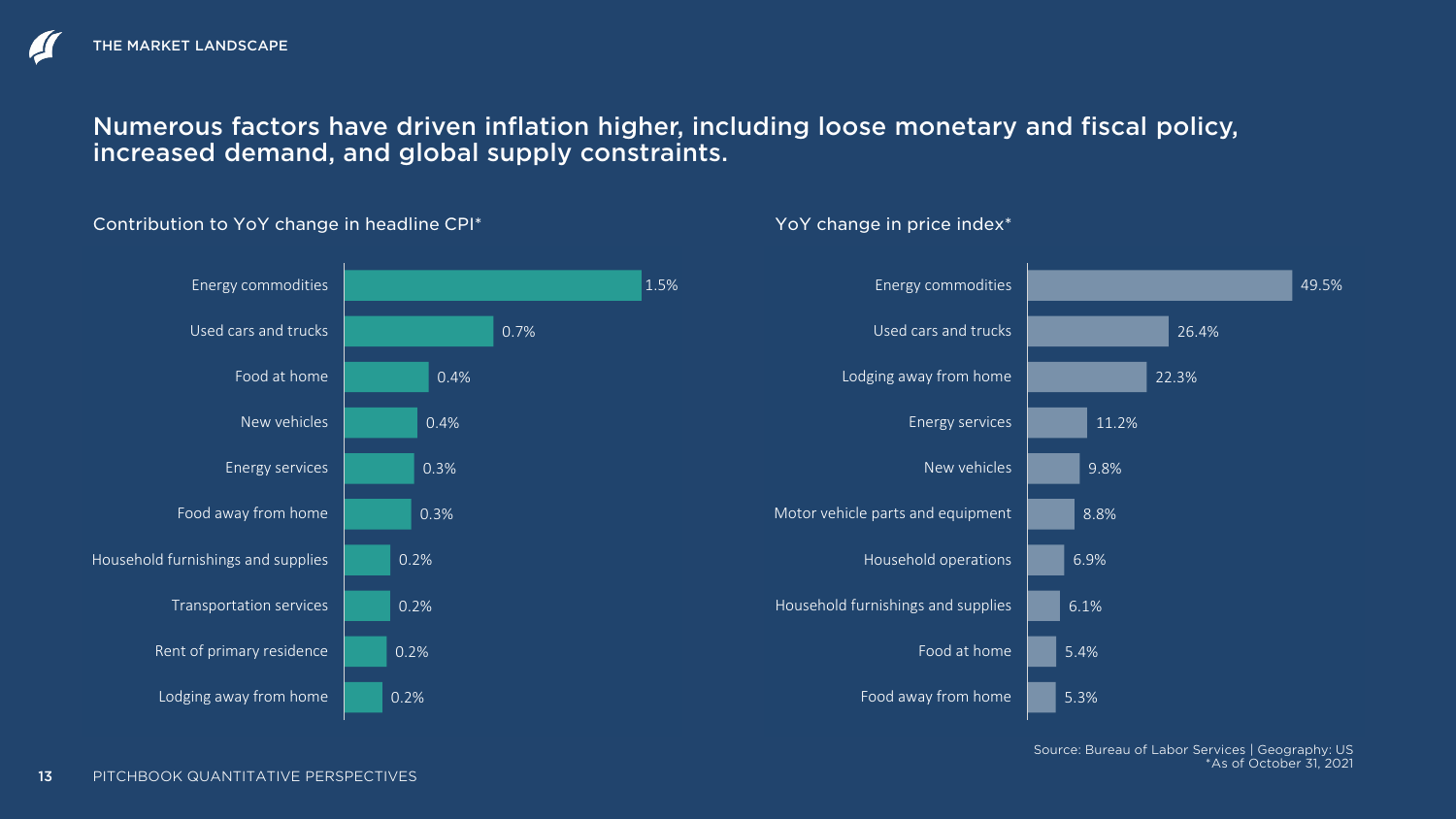## Falling real yields have offset increases in inflation expectations, such that the 10-year nominal Treasury yield remains below 2%.

10-year Treasury yield attribution

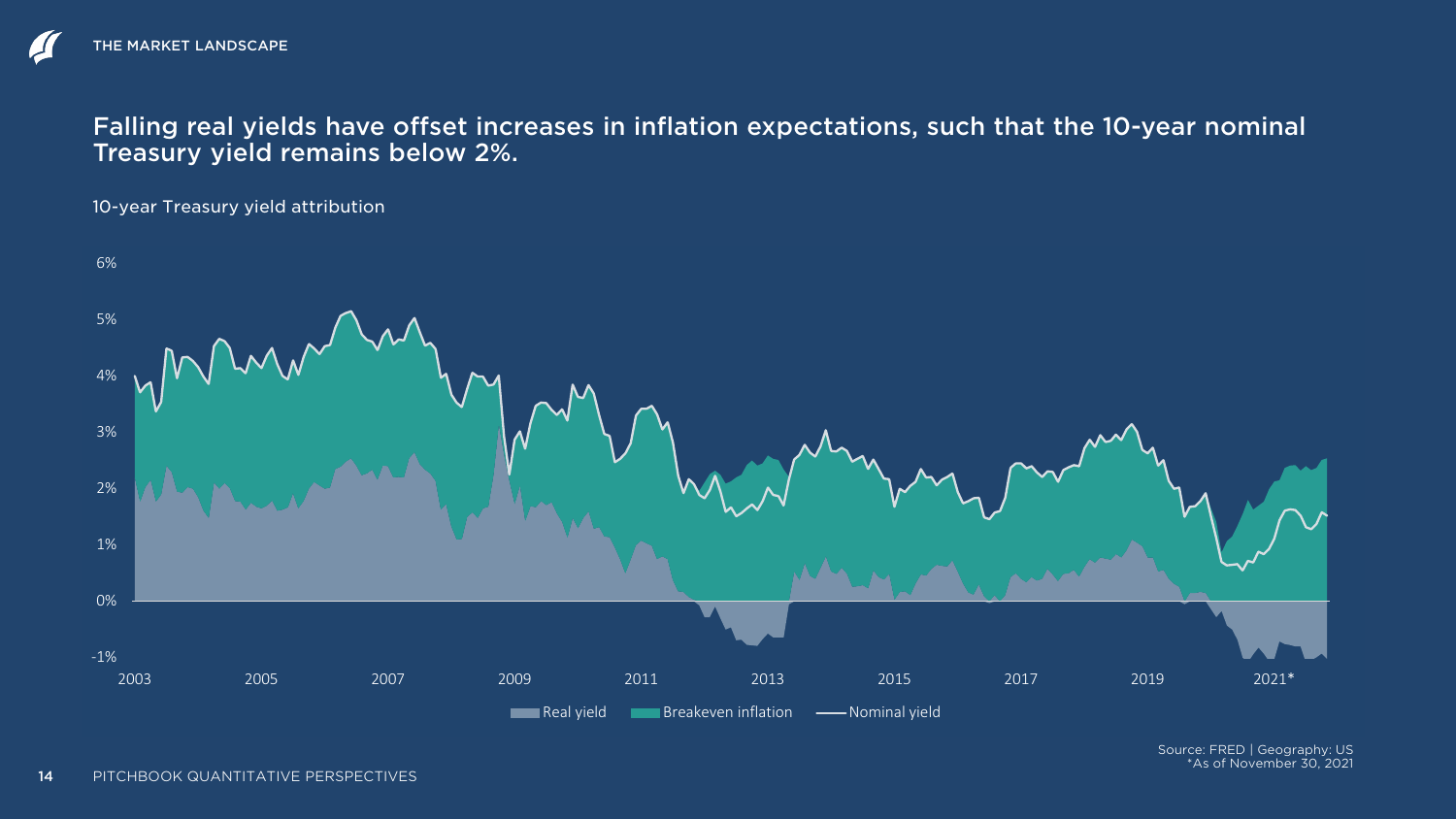## Public equity returns during periods of rising inflation offer some insight into how PE could perform in an inflationary environment.

Average monthly returns (1963-present)\*



Source: Kenneth R. French, PitchBook | Geography: US \*As of September 30, 2021

Without data to answer the question directly given that the most relevant periods of high inflation occurred in the 1970s and 1980s, we look to the public market to understand how PE could perform in a sustained period of high inflation.

US public equities have seen positive real monthly returns in periods of rising inflation on average, but these returns have been significantly lower than the full period average. Additionally, average returns were doubled in periods when growth was also rising rather than falling.

Factor returns offer additional insight. Academic research has shown that PE tends to load positively on the small-cap and value factors and negatively on the leverage factor.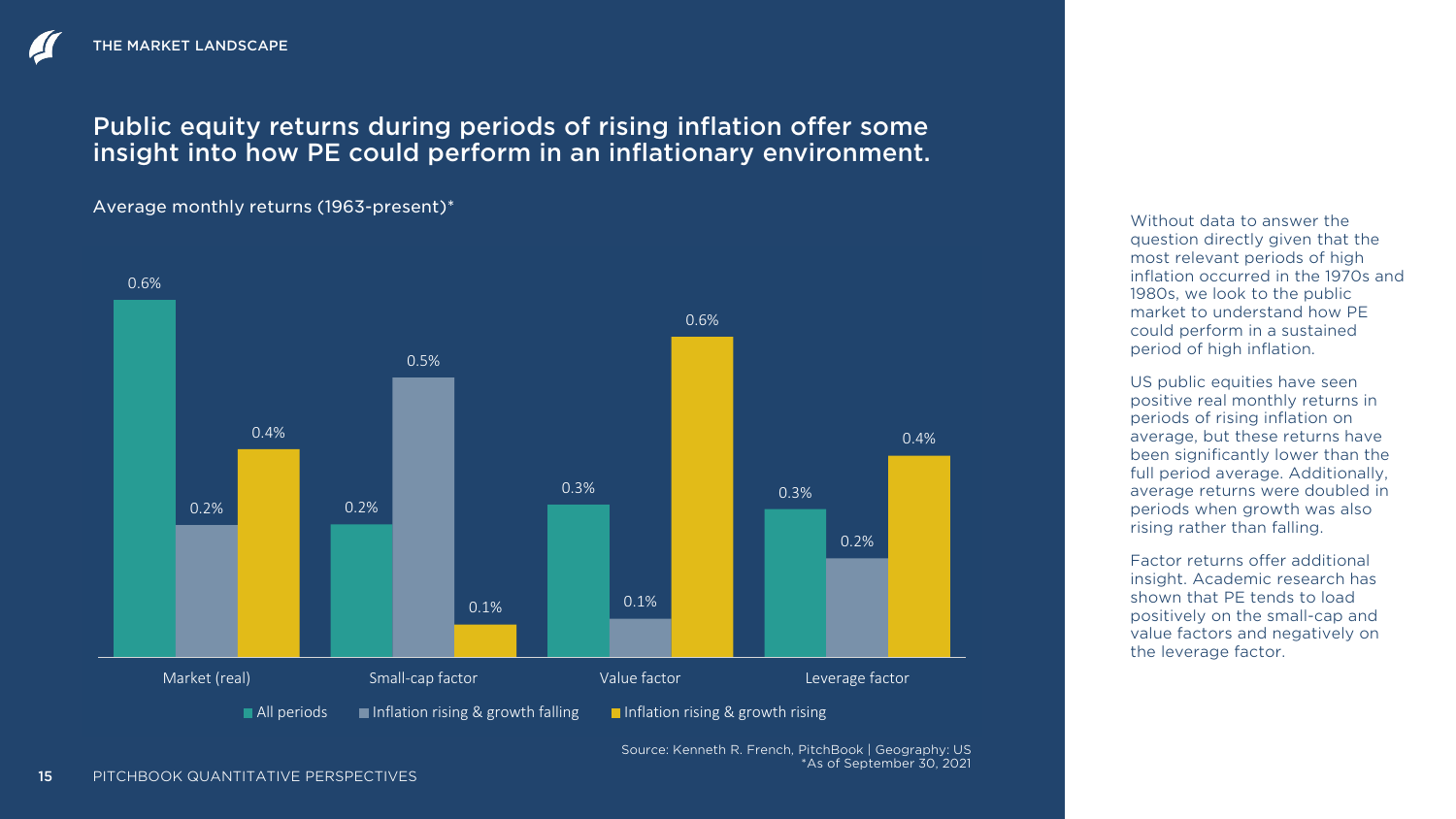## The growing risk of inflation has led the market to fast-track its expectations of interest rate hikes, which could be a headwind to asset valuations and economic growth.



Source: CME Group | Geography: US \*As of November 30, 2021 *Note: Please see Glossary on page 45 for explanation of metrics used.*



N/A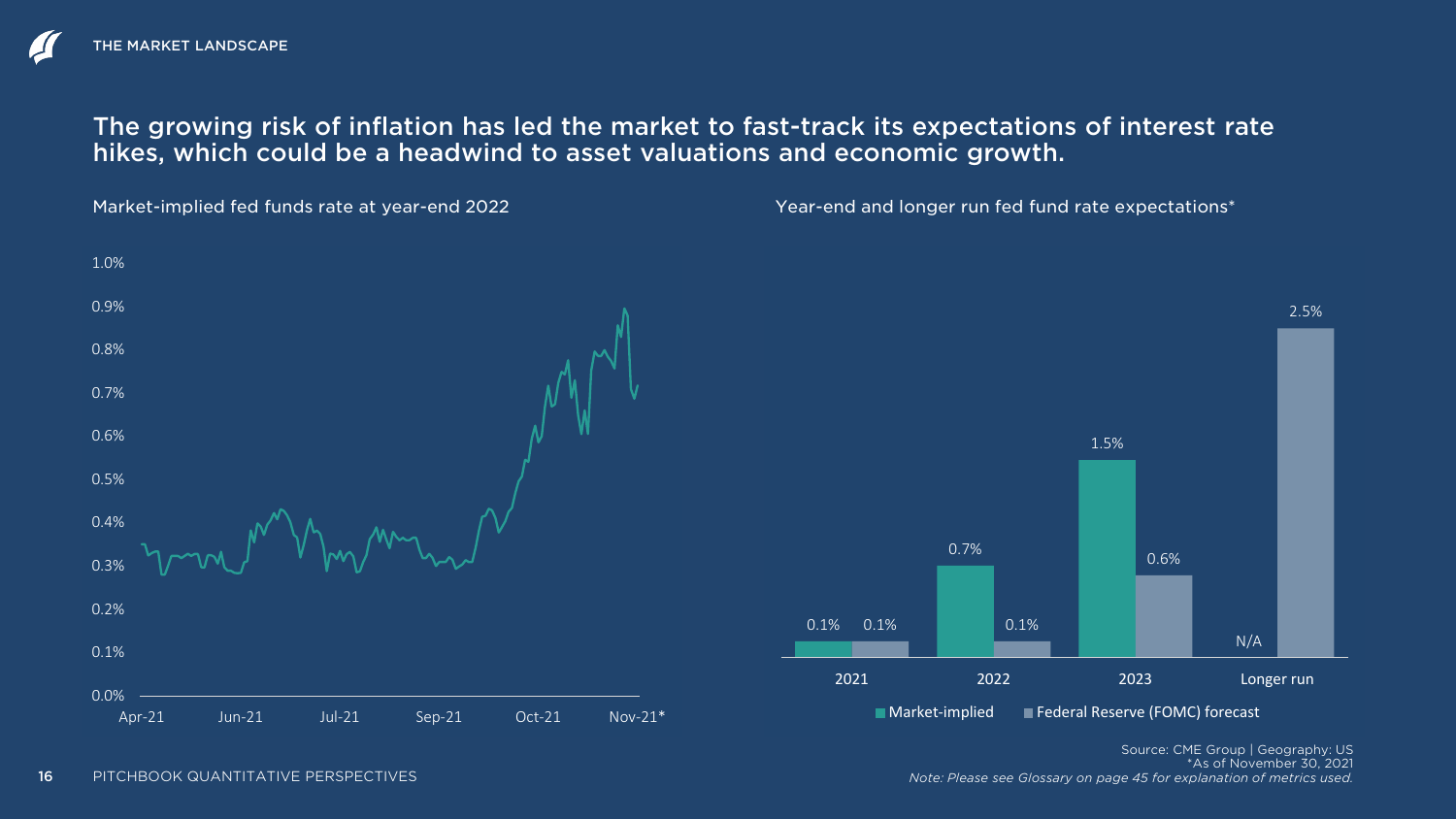## Compared with November 2020, supply chain issues are worsening. This represents a significant risk to businesses and the overall economy.

Businesses reporting supply chain issues as a share of those surveyed

Share of businesses reporting supply chain issues by sector\*





Source: US Census, Small Business Pulse Survey | Geography: US \*As of October 21, 2021

17 PITCHBOOK QUANTITATIVE PERSPECTIVES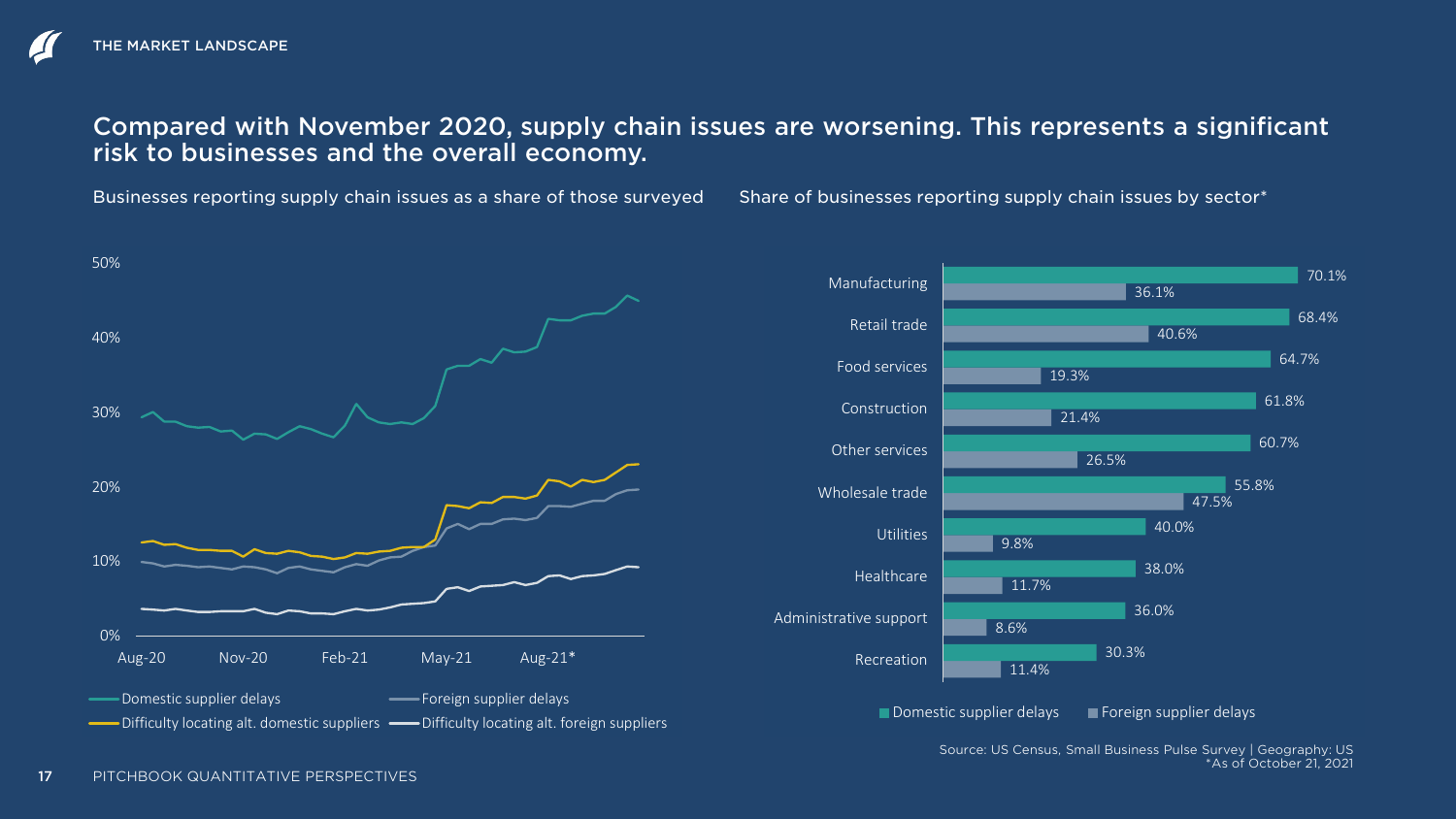## Labor market disruptions also pose a significant risk to the economy, as people have stayed out of the labor force despite a record number of job openings…

Job openings and total unemployed persons





Core age (25-64) labor force participation rate

1980 1984 1988 1992 1996 2000 2004 2008 2012 2016 2020\*

Source: Bureau of Labor Services | Geography: US \*As of October 31, 2021 *Note: Job openings data is as of September 30, 2021.*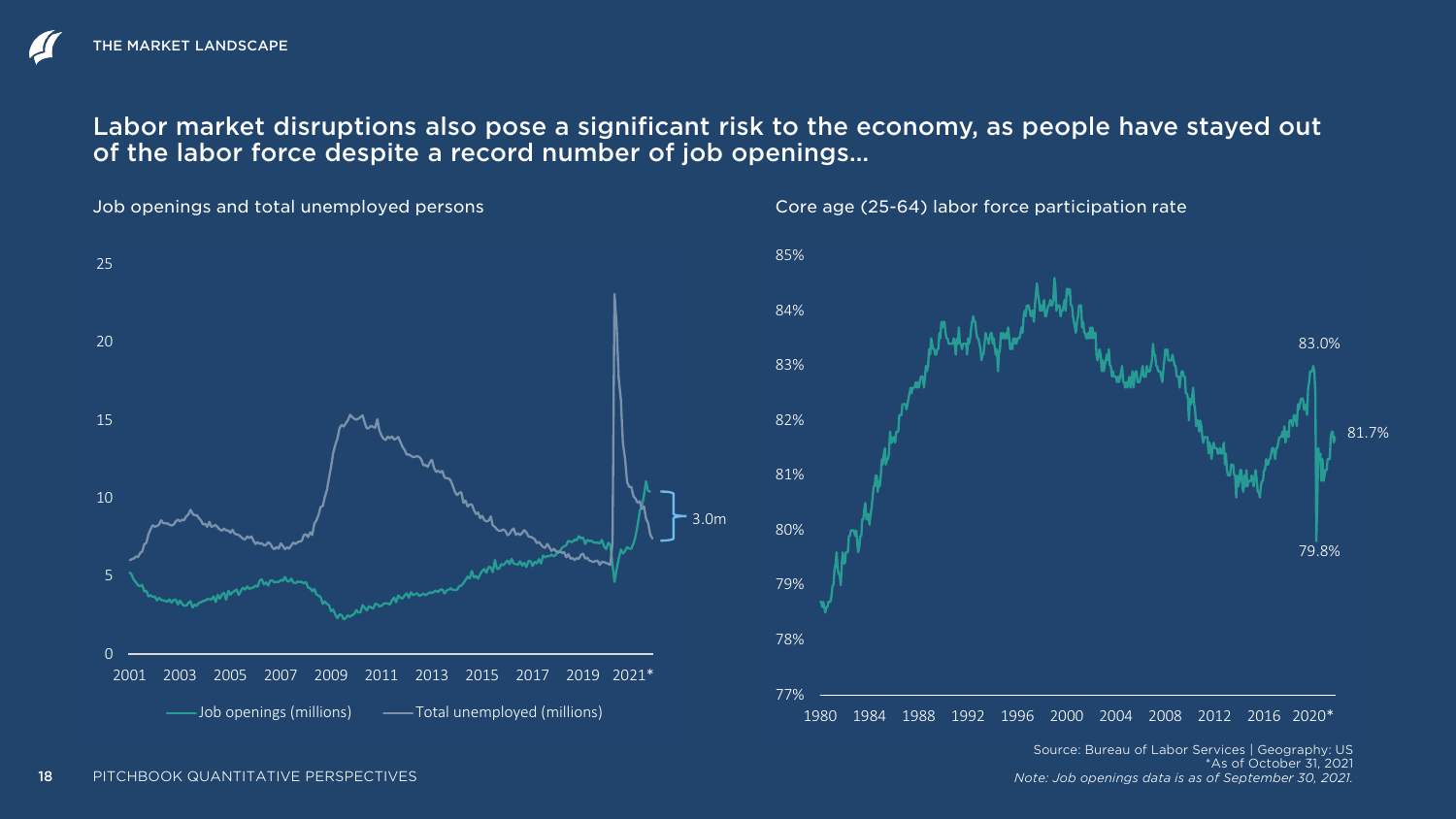## …which reflects a disinterest in low-paying jobs, as well as high-contact services jobs such as those in leisure and hospitality.

### Rate of job openings and wages by sector\*

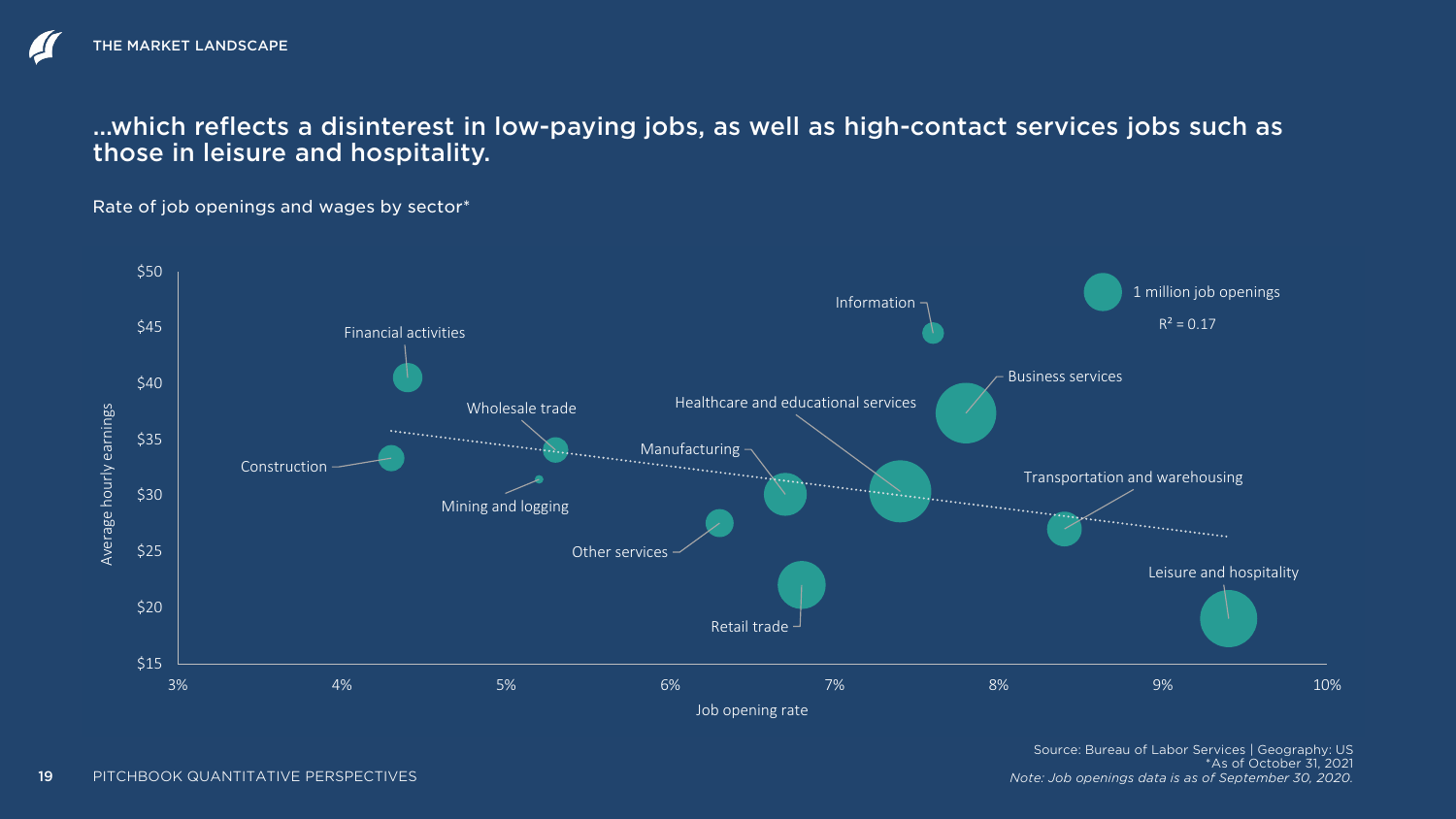## Vaccine mandates as a condition of employment have the potential to be a negative supply shock to an already tight labor market.

Estimated number (millions) of core working-age (25-64) employed persons who have not received all doses of the COVID-19 vaccine\*



Source: CDC, BLS, PitchBook | Geography: US \*As of November 3, 2021

We estimate that nearly one third of employed persons aged 25 to 64 in the US are not fully vaccinated against COVID-19. Individual corporate vaccine requirements for employment, as well as broad-based governmentissued vaccine requirements. could have a significant impact on the US labor force. While it is impossible to predict how individuals will respond to vaccine requirements, the estimate of 38.4 million employed and not fully vaccinated people in the core working-age group is 5x more than the current number of unemployed persons.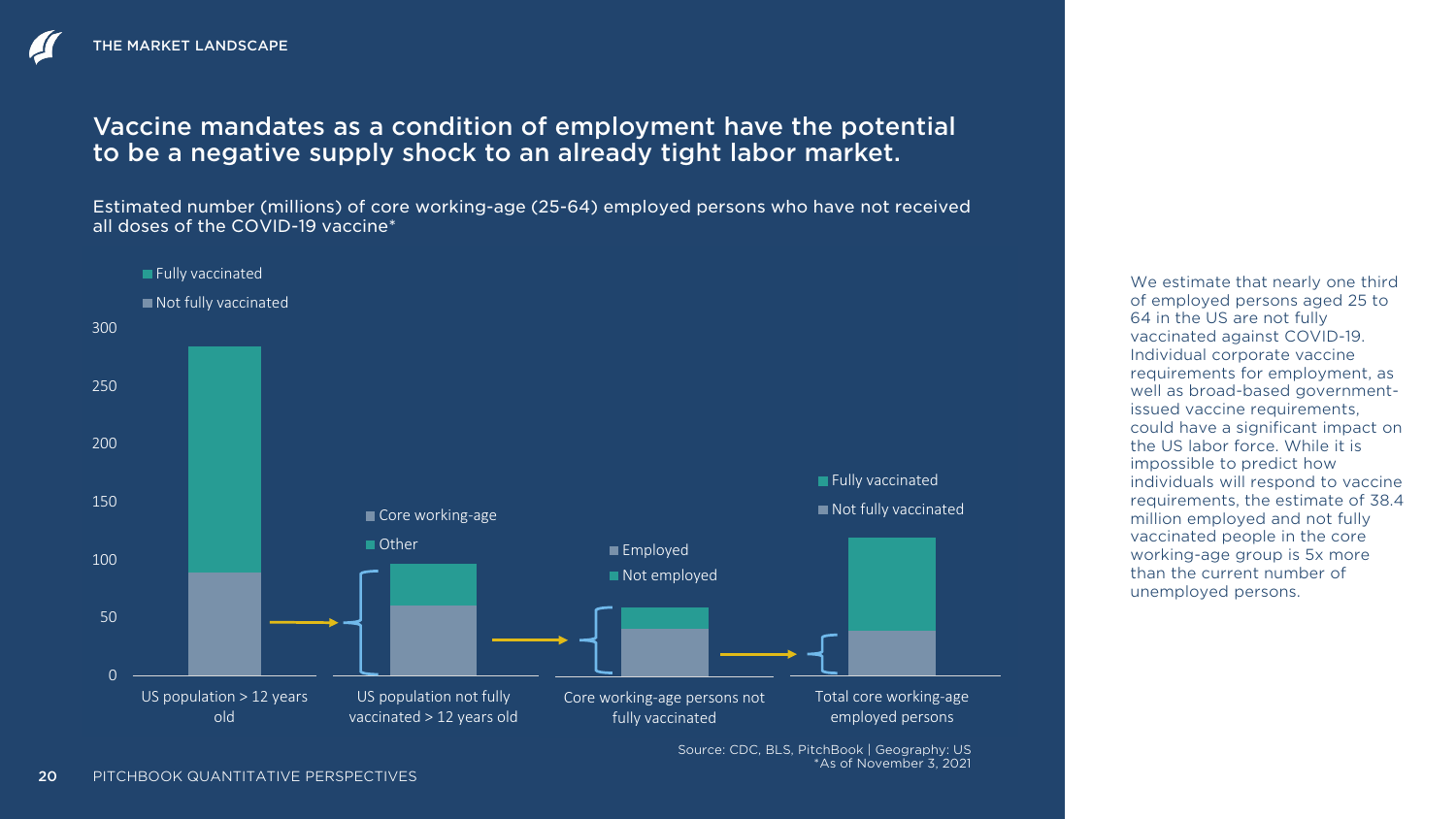### The PE Barometer indicates a mildly positive environment for PE returns.

### PE Barometer\*

|                    | Indicator                  | Signal | <b>Beta</b> | Value   | Contribution      |
|--------------------|----------------------------|--------|-------------|---------|-------------------|
|                    | National activity index    | Level  | 0.12        | 0.82    | 0.09              |
| cro                | National activity index    | Trend  | 0.10        | $-0.03$ | 0.00 <sub>1</sub> |
|                    | Consumer confidence        | Level  | 0.02        | $-1.17$ | $-0.03$           |
| $\bar{\mathbf{z}}$ | Consumer confidence        | Trend  | 0.03        | $-1.71$ | $-0.05$           |
|                    | <b>Business confidence</b> | Level  | 0.05        | 1.15    | 0.06              |
|                    | <b>Business confidence</b> | Trend  | 0.07        | 0.23    | 0.02              |
|                    | High-yield spreads         | Level  | $-0.06$     | $-0.88$ | 0.05              |
|                    | High-yield spreads         | Trend  | $-0.10$     | 0.02    | 0.00              |
| Credit             | Lending standards          | Level  | $-0.03$     | $-1.57$ | 0.05              |
|                    | Financial stress index     | Level  | $-0.09$     | $-0.91$ | 0.08              |
|                    | Financial stress index     | Trend  | $-0.12$     | $-0.06$ | 0.01              |
| quity<br>шī        | Implied equity vol         | Level  | $-0.08$     | $-0.21$ | 0.02              |
|                    | Implied equity vol         | Trend  | $-0.12$     | 0.04    | $-0.01$           |
|                    | Small cap equity           | Trend  | 0.11        | 0.05    | 0.01              |

#### Private Equity Barometer Score 0.32

Source: PitchBook, FRED | Geography: US \*As of October 31, 2021

Our PE Barometer is a factorbased framework that estimates the state of the current return environment based on key economic and market indicators. The table shows each indicator included in the model and its contribution to the current barometer score, which is a product of the beta and current standardized value.

For more information on methodology, please see this [analyst note](https://files.pitchbook.com/website/files/pdf/PitchBook_Q1_2021_Analyst_Note_Private_Equity_Barometer.pdf).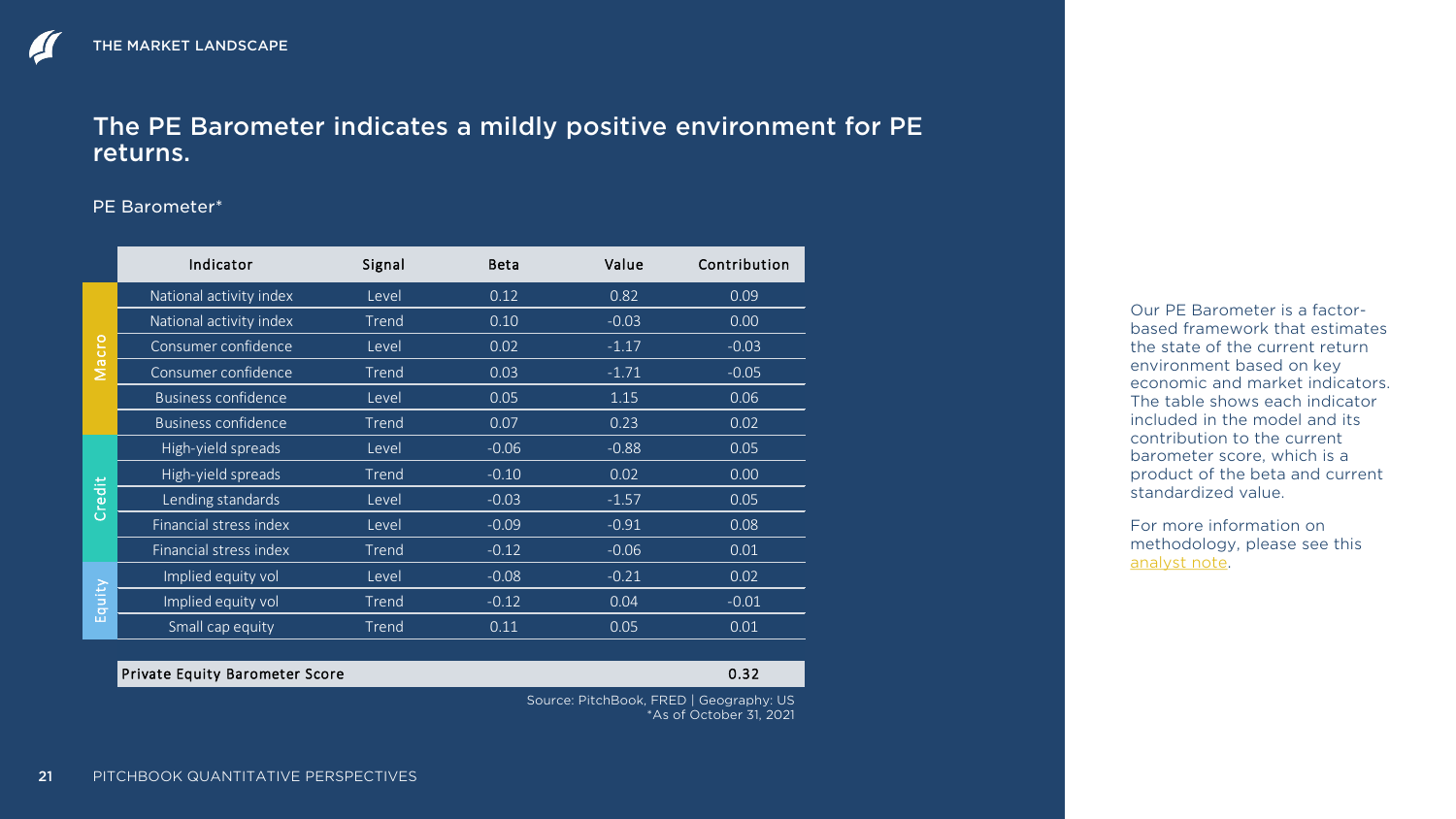## Deals & exits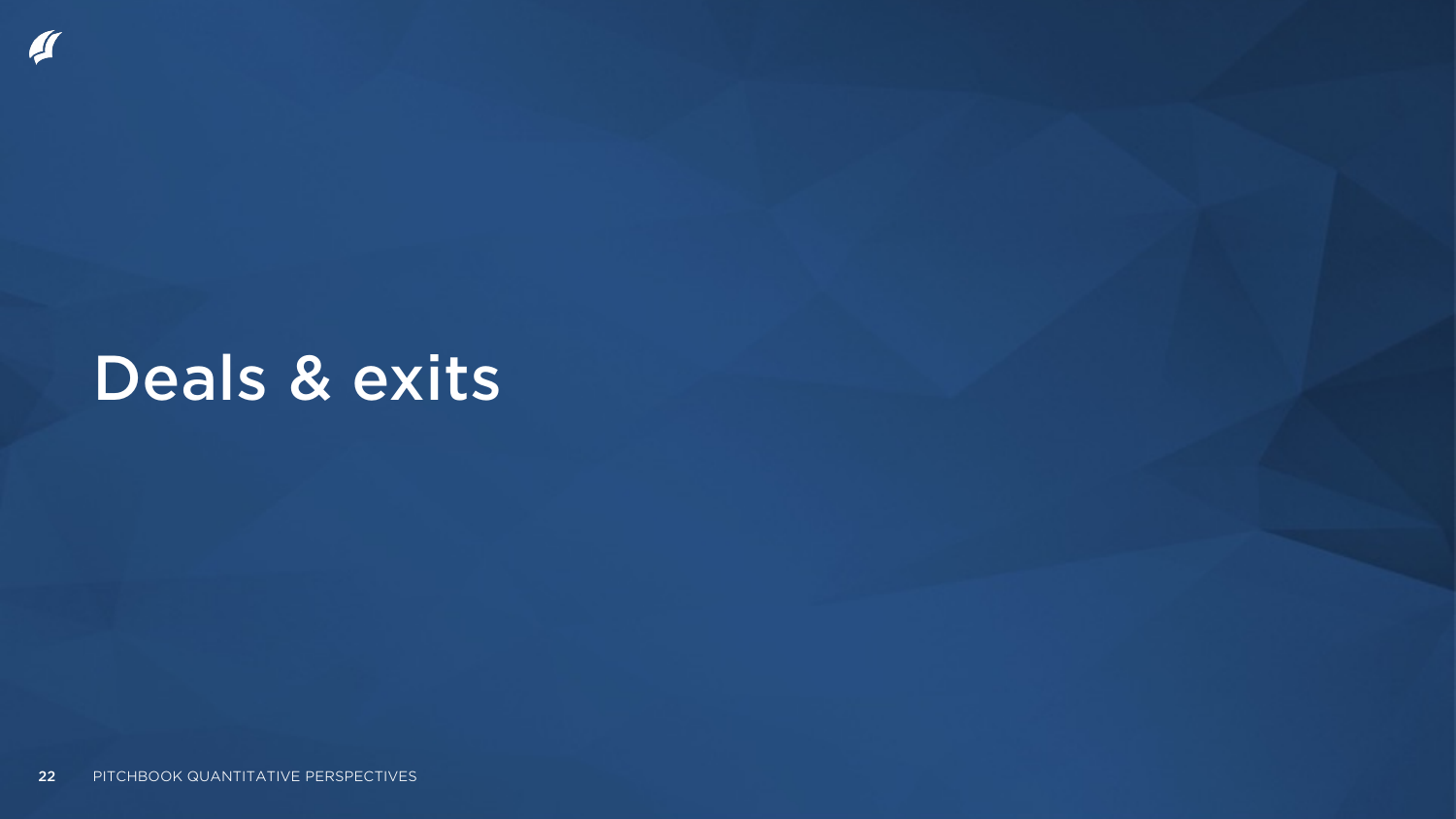### Key takeaways

- In the past two quarters, driven by strong buyout activity in the technology and business products & services sectors, as well as a healthy market for PE growth deals, PE deals have been completed at the highest level relative to trend in at least the last 20 years.
- Dealmaking activity in the energy sector has lagged all other sectors, but we expect a strong bounce back in this space if higher oil prices are sustained.
- Growth deals have accounted for 12.4% of deal value so far in 2021—the highest percentage since 2009. This has contributed to more PE investment in technology companies on an absolute and relative basis.
- Propelled by an extremely hot IPO market, PE-backed exits have more than recovered from the slowdown in 2020.
- While the number of exits has been impressive, a sharp increase in companies' valuations at exit has been the key factor behind the boom.
- PE firms have been rewarded handsomely for exiting companies via the public market. The median EV/EBITDA for private companies that underwent public listings versus strategic and financial acquisitions has reached 1.7x and 1.2x, respectively, over the past three years.
- Despite the flurry of recent exit activity, the percentage of buyout-backed companies that have successfully exited in under five years has slipped recently, and the average age of company inventory has increased.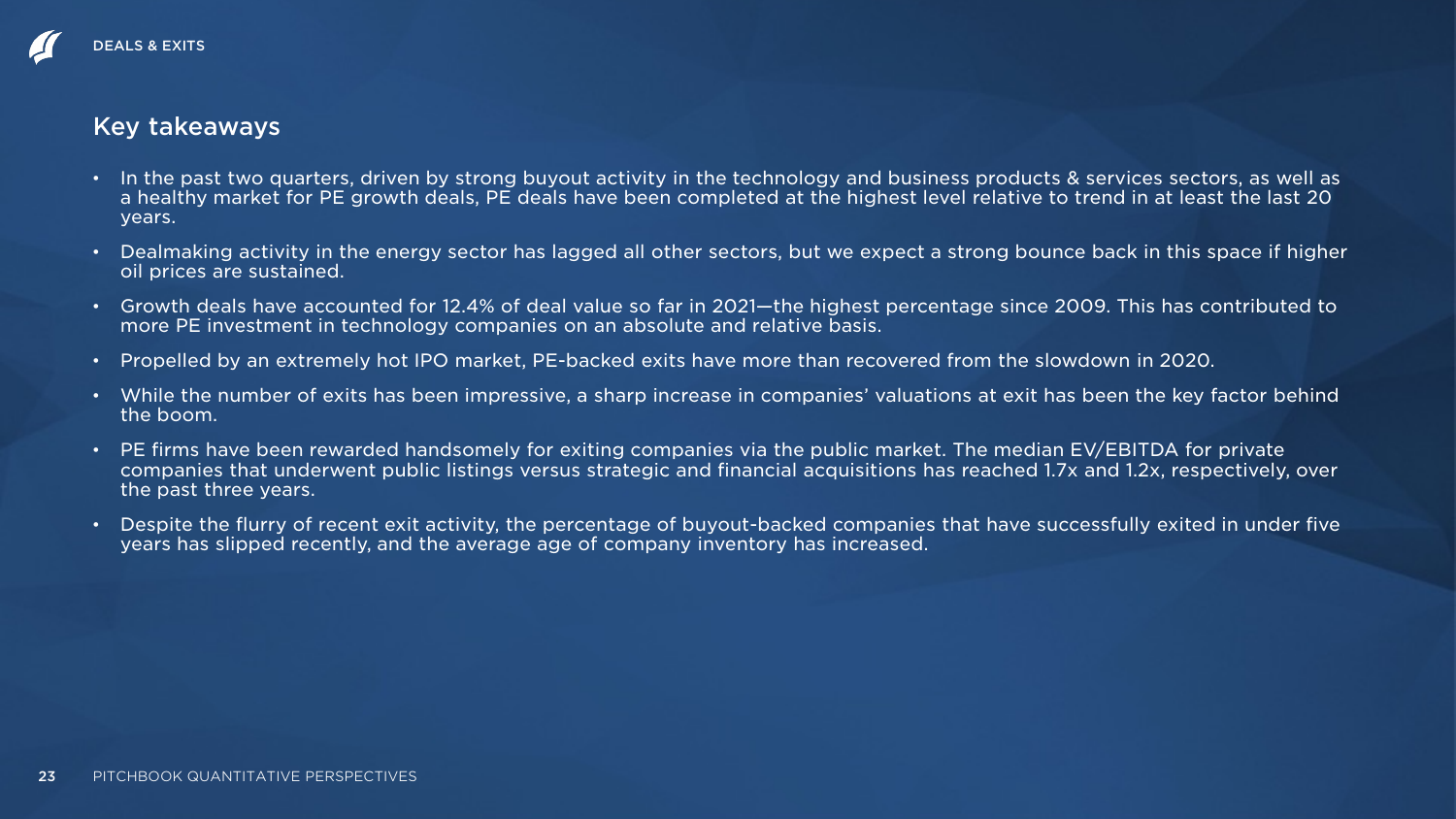## Recent PE deal activity is the hottest it has been in 20+ years…



#### Rolling six-month PE deal value trends



Source: PitchBook | Geography: US \*As of September 30, 2021 *Note: Data is seasonally adjusted, and the most recent four quarters include estimations.*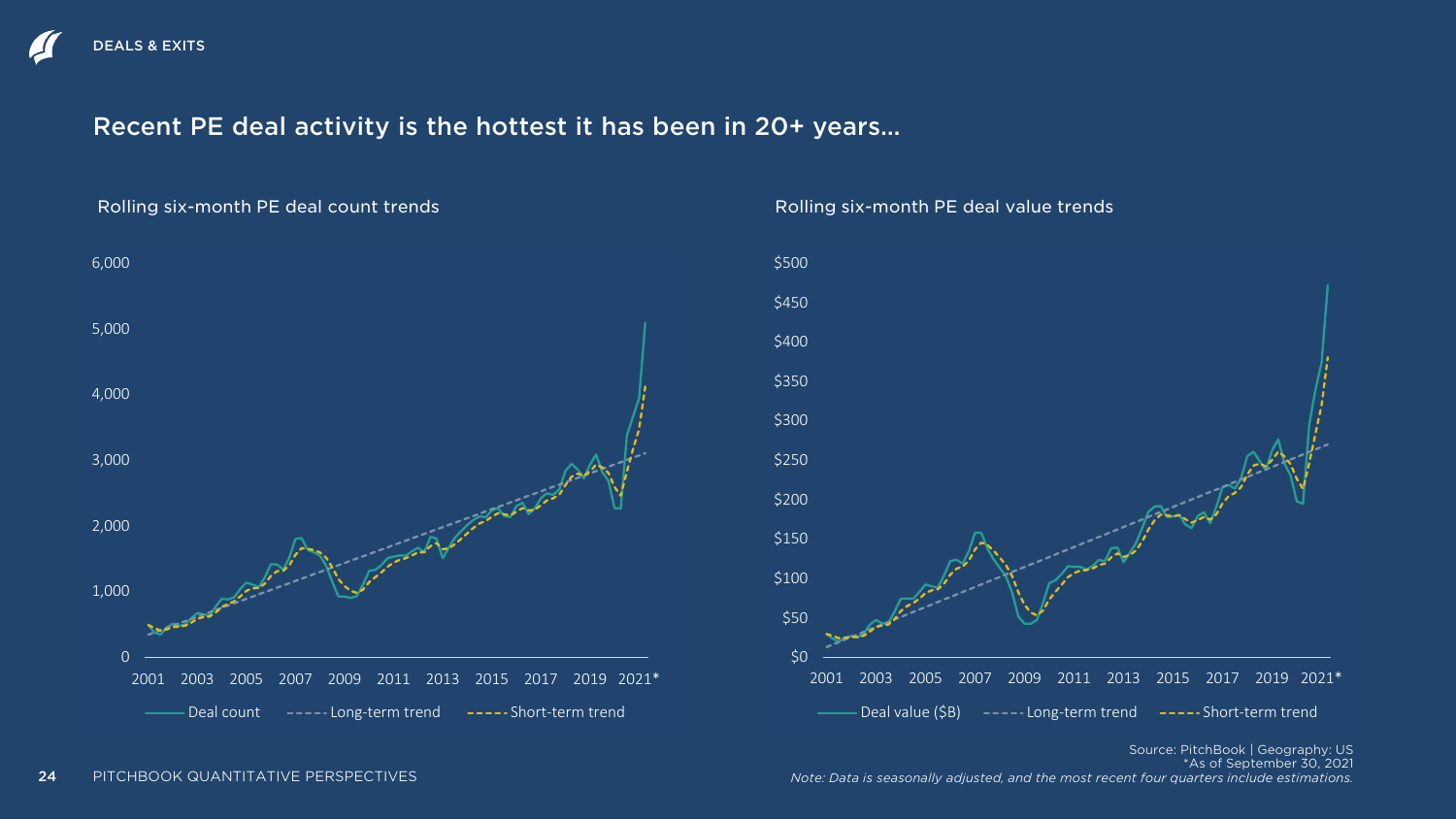## …driven by strong activity within the tech, financial services, and business products & services sectors.

### PE deal trends dashboard\*

|             |                              | Deal count (#) |            |         | Deal value (\$B)                 |         |              |      |                                  |
|-------------|------------------------------|----------------|------------|---------|----------------------------------|---------|--------------|------|----------------------------------|
|             | Segment                      | Current        | % of total |         | Long-term score Short-term score | Current | $%$ of total |      | Long-term score Short-term score |
|             | Total                        | 5,094          | 100%       | 5.41    | 2.37                             | \$472.8 | 100%         | 4.90 | 1.63                             |
|             | Business products & services | 1,777          | 36.2%      | 4.89    | 2.16                             | \$148.0 | 32.3%        | 4.18 | 1.54                             |
|             | Consumer products & services | 755            | 15.4%      | 3.97    | 2.26                             | \$75.1  | 16.4%        | 4.36 | 1.85                             |
|             | <b>Energy</b>                | 141            | 2.9%       | $-0.57$ | 0.50                             | \$20.2  | 4.4%         | 0.08 | 0.69                             |
|             | Financial services           | 397            | 8.1%       | 5.35    | 1.66                             | \$48.8  | 10.6%        | 4.25 | 0.75                             |
|             | Healthcare                   | 722            | 14.7%      | 3.96    | 1.07                             | \$68.4  | 14.9%        | 4.10 | 0.72                             |
|             | Tech                         | 1,005          | 20.5%      | 5.69    | 2.28                             | \$82.9  | 18.1%        | 4.81 | 1.39                             |
|             | Materials & resources        | 111            | 2.3%       | 1.95    | 1.34                             | \$15.1  | 3.3%         | 3.03 | 1.41                             |
|             | Buyout (all)                 | 3,976          | 78.1%      | 4.69    | 1.94                             | \$397.5 | 84.1%        | 4.32 | 1.40                             |
| <b>Type</b> | Buyout (add-on)              | 2,932          | 57.6%      | 5.42    | 2.03                             | \$247.6 | 52.4%        | 4.90 | 1.29                             |
|             | PE growth                    | 931            | 18.3%      | 6.03    | 2.22                             | \$61.0  | 12.9%        | 6.10 | 1.83                             |

Source: PitchBook | Geography: US \*As of September 30, 2021 *Note: Data is seasonally adjusted and includes estimations.* 

The PE deal trends dashboard provides a quantitative assessment of the overall trailing six-month deal activity, as well as within each sector and deal type after adjusting for seasonality and reporting lags. The long- and short-term scores represent the normalized deviations from a full period linear trendline and a 12 month exponential moving average, respectively.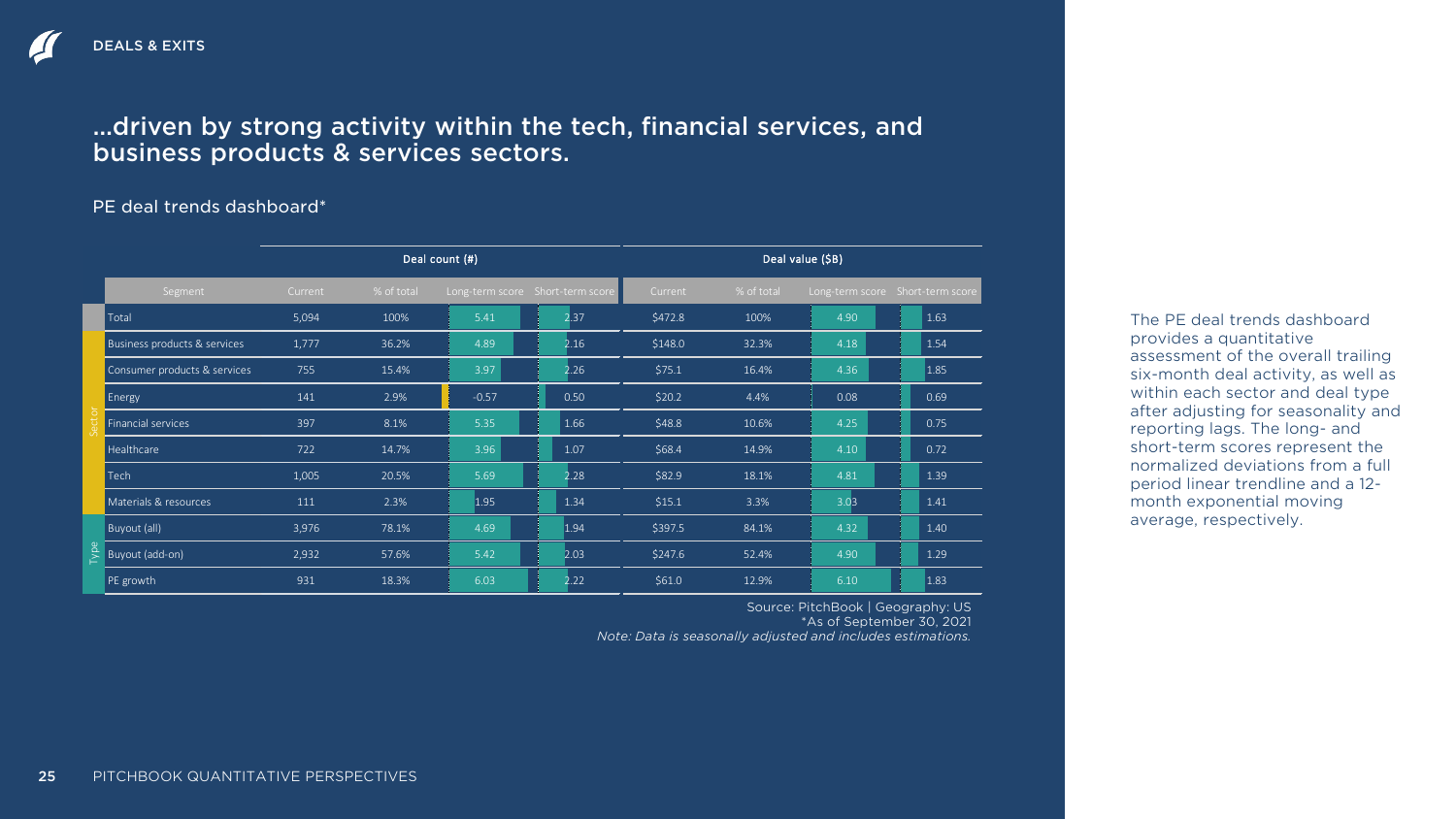For more than five years before the pandemic, energy deal activity was trending lower. It is the only sector wherein activity is below its long-term trend…

0 50 150 200 250 2001 2003 2005 2007 2009 2011 2013 2015 2017 2019 2021\* Deal count -----Long-term trend -----Short-term trend

Energy deals as a share of all PE deals



Source: PitchBook | Geography: US \*As of September 30, 2021

100

Rolling six-month PE energy deal count trends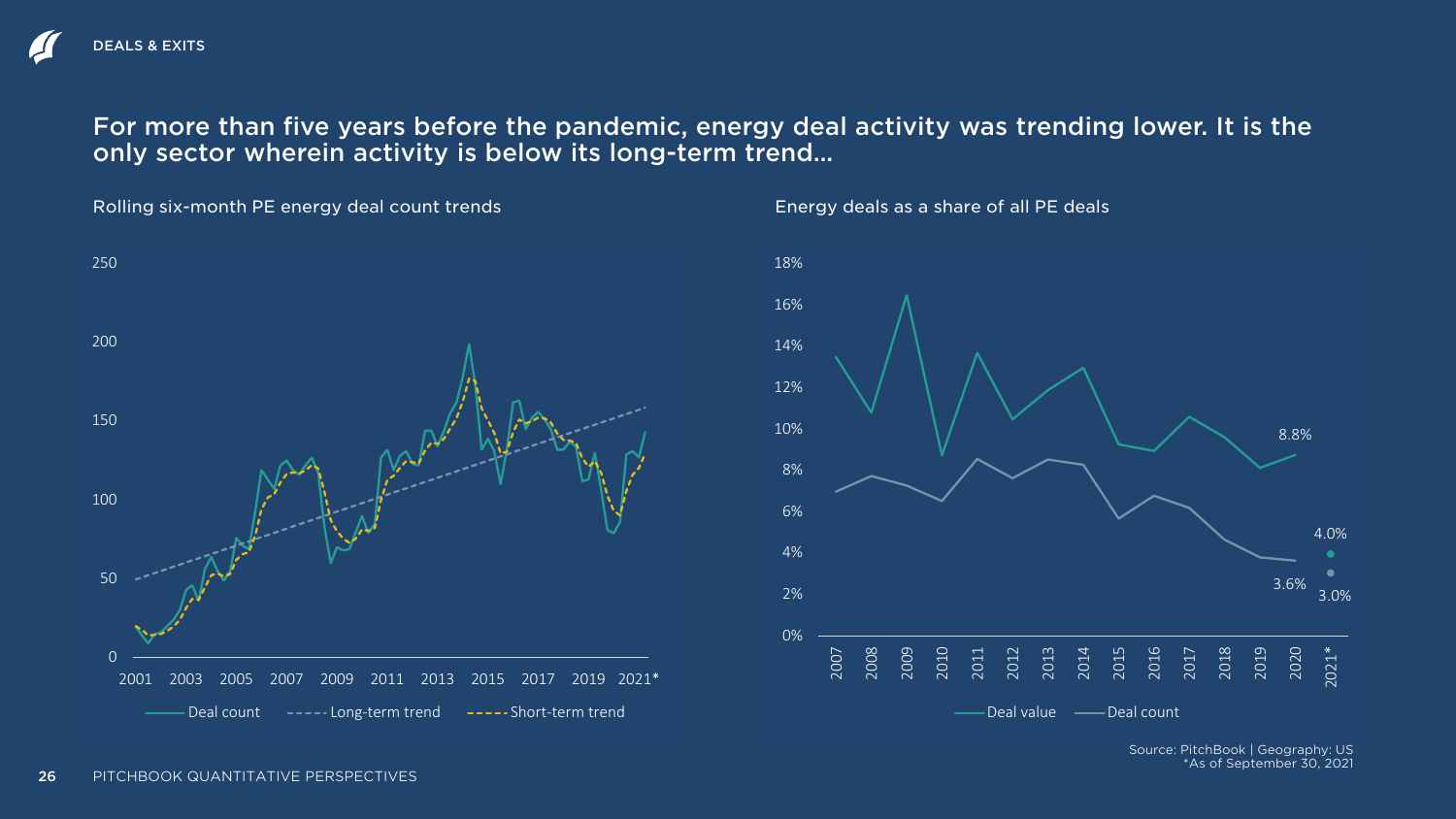## …but higher oil prices, if sustained, should help propel a further comeback in PE energy deals.

Oil prices and PE energy deals relative to long-term trend



Source: FRED, PitchBook | Geography: US \*As of September 30, 2021 *Note: Oil prices are the WTI spot price.*

Over the past seven years, PE deal activity in the energy sector has been hampered by low oil prices. However, given the recent rise in oil prices, activity in the space should pick up if the strong historical relationship between the two holds.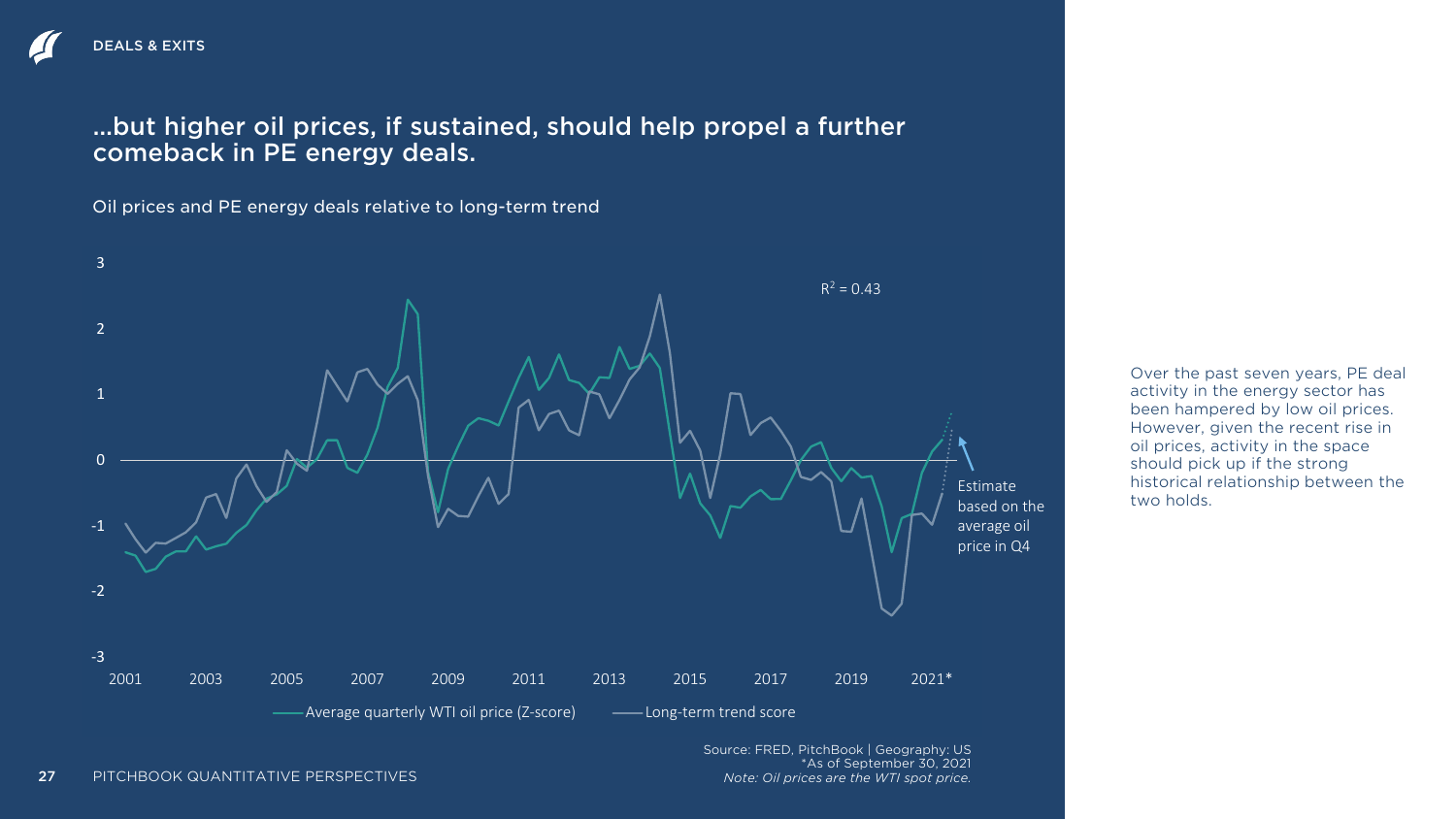## Increasing capital allocation in growth relative to buyout deals in the past few years represents another factor underlying the growing importance of the tech sector within PE.



Growth sector allocations relative to buyout (trailing three years)\*



Deal value Deal count

Source: PitchBook | Geography: US \*As of September 30, 2021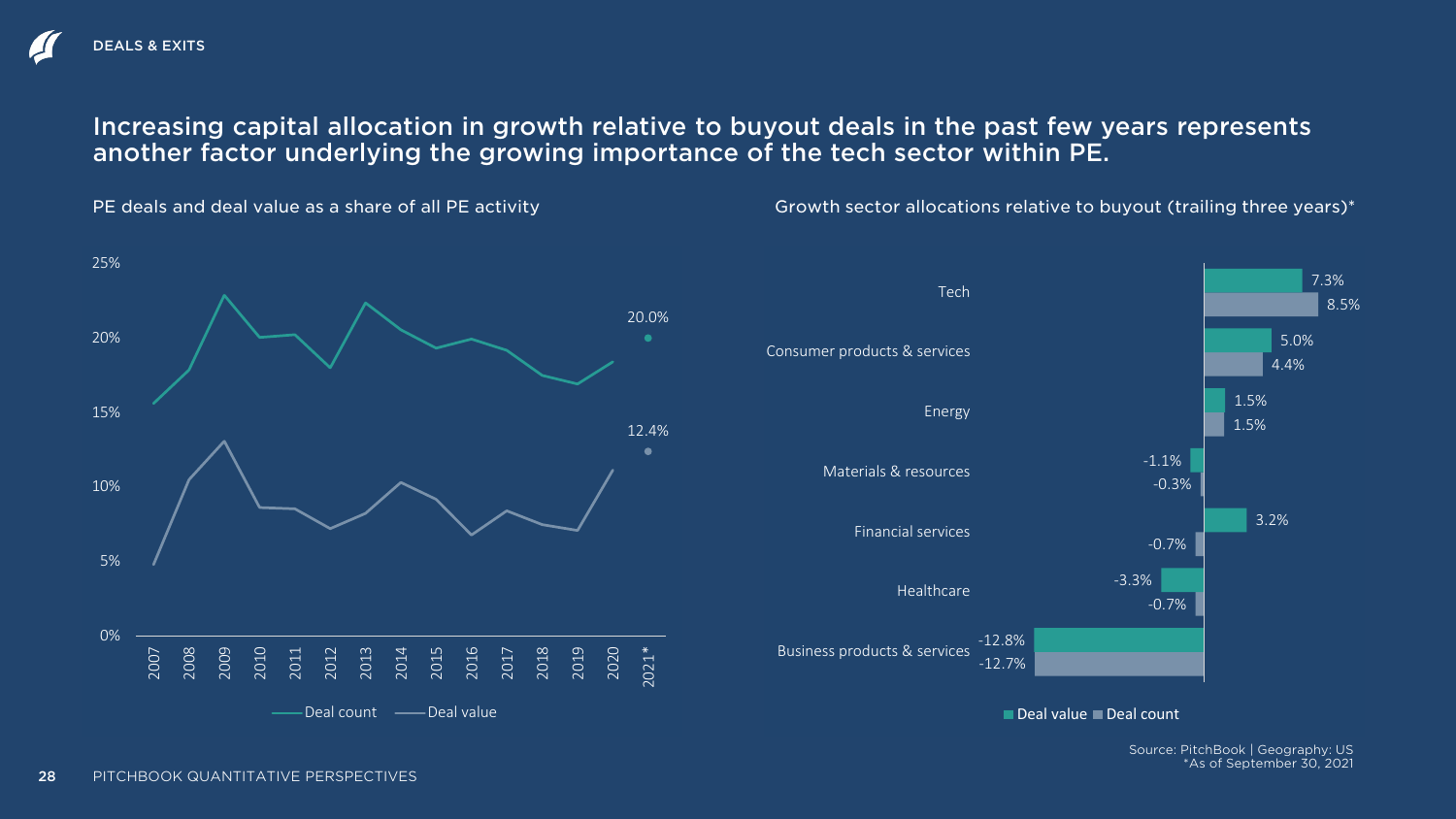PE exit activity was already dropping prior to the pandemic, but it has also seen a tremendous bounce back over the past year…

Rolling six-month PE exit count trends



#### Rolling six-month PE exit value trends



Source: PitchBook | Geography: US \*As of September 30, 2021 *Note: Data is seasonally adjusted, and the most recent four quarters include estimations.*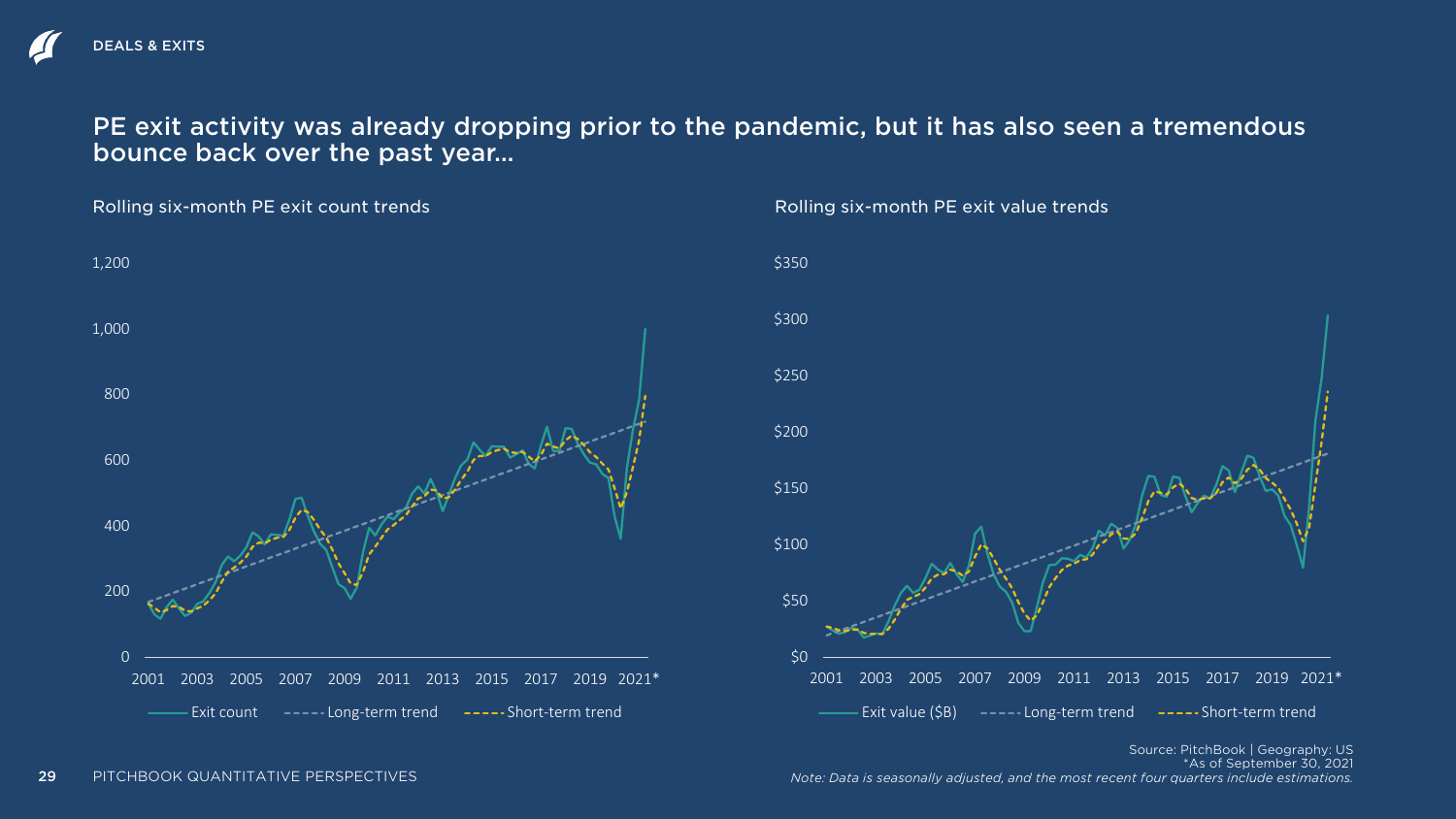## …propelled by the tech sector and a hot IPO market.

### PE exit trends dashboard\*

|     |                              | Exit count $(#)$ |            |                                  | Exit value (\$B) |          |            |                                  |         |
|-----|------------------------------|------------------|------------|----------------------------------|------------------|----------|------------|----------------------------------|---------|
|     | Segment                      | Current          | % of total | Long-term score Short-term score |                  | Current  | % of total | Long-term score Short-term score |         |
|     | Total                        | 997              | 100%       | 2.99                             | 2.20             | \$304.4  | 100%       | 4.08                             | 1.66    |
|     | Business products & services | 305              | 31.6%      | 1.84                             | 1.64             | \$81.0   | 27.1%      | 3.27                             | 1.40    |
|     | Consumer products & services | 160              | 16.6%      | 0.77                             | 2.33             | \$57.9   | 19.4%      | 3.38                             | 1.81    |
|     | Energy                       | 40               | 4.1%       | $-0.77$                          | $-0.09$          | \$11.4   | 3.8%       | $-0.94$                          | $-0.16$ |
|     | Financial services           | 63               | 6.5%       | 1.57                             | 1.25             | \$19.5   | 6.5%       | 1.63                             | 0.86    |
|     | Healthcare                   | 158              | 16.4%      | 4.50                             | 1.80             | \$52.1   | 17.4%      | 4.44                             | 0.96    |
|     | IT                           | 208              | 21.6%      | 5.19                             | 1.82             | \$70.6\$ | 23.7%      | 5.44                             | 1.36    |
|     | Materials & resources        | 31               | 3.2%       | 0.40                             | 1.26             | \$6.1    | 2.0%       | $-0.51$                          | 0.81    |
|     | <b>M&amp;A</b>               | 356              | 35.7%      | 0.40                             | 1.43             | \$98.5   | 32.4%      | 1.54                             | 1.40    |
| ype | Buyout                       | 494              | 49.5%      | 3.21                             | 1.59             | \$108.3  | 35.6%      | 2.46                             | 0.87    |
|     | Public listing               | 116              | 11.6%      | 5.11                             | 1.76             | \$91.8   | 30.2%      | 5.71                             | 1.21    |

Source: PitchBook | Geography: US \*As of September 30, 2021 The PE exit trends dashboard provides a quantitative assessment of the overall trailing six-month exit activity, as well as within each sector and exit type after adjusting for seasonality and reporting lags. The long- and short-term scores represent the normalized deviations from a fullperiod linear trendline and a 12 month exponential moving average, respectively.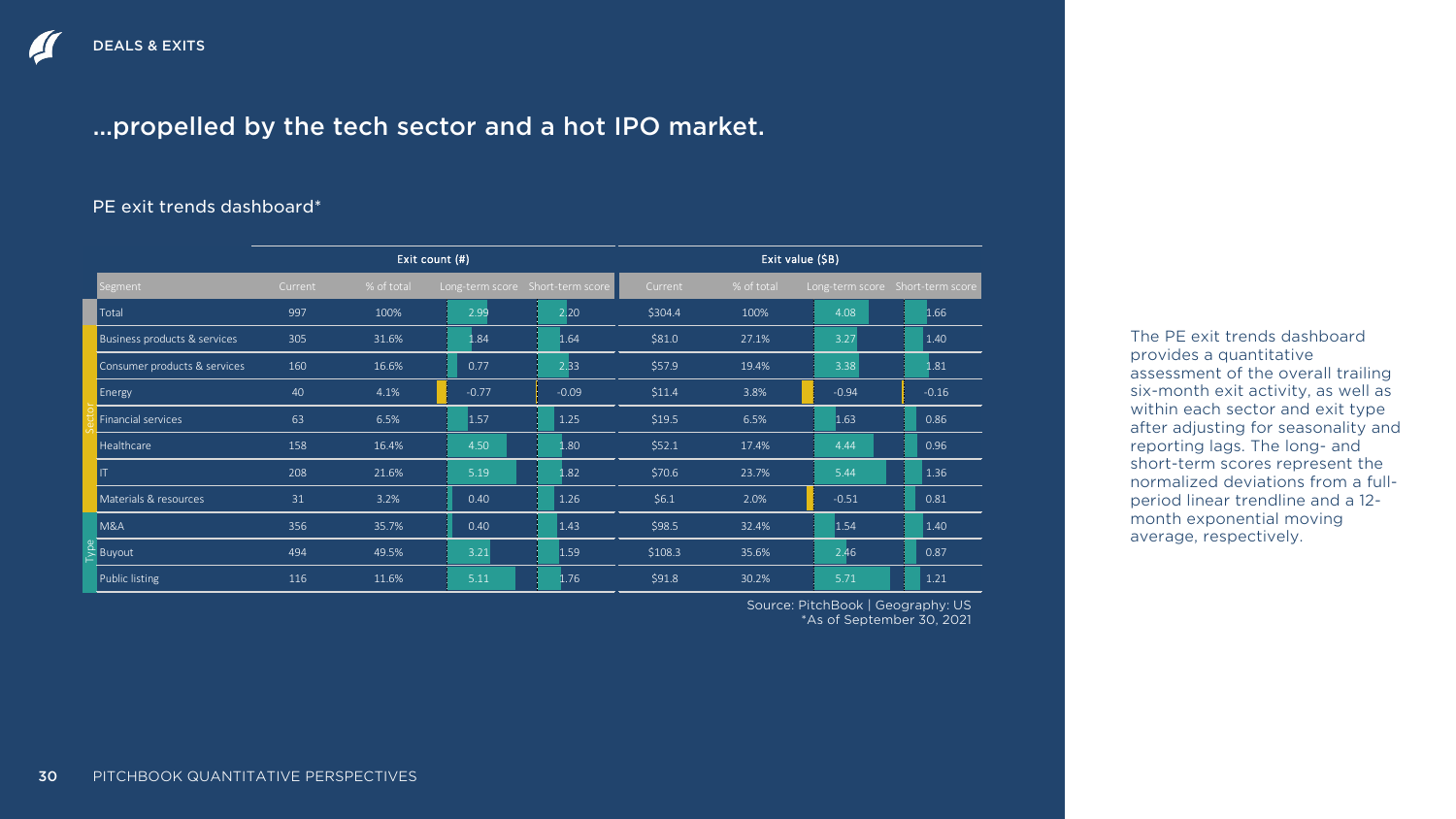PE-backed companies exiting via public listings have already hit annual records through the first three quarters of 2021.

Quarterly PE exit count by exit type



Quarterly PE exit value (\$B) by exit type



Source: PitchBook | Geography: US \*As of September 30, 2021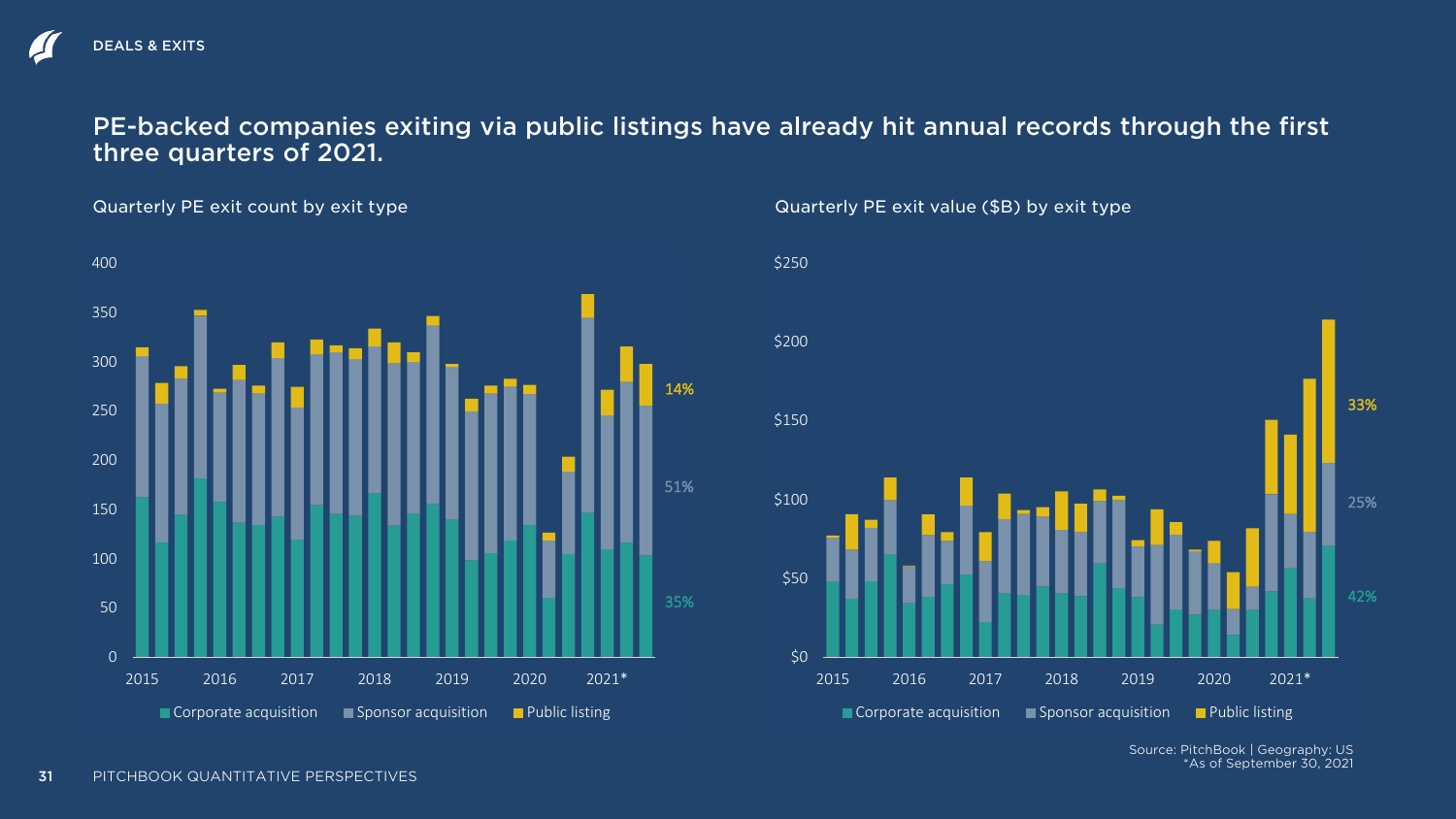The increase in exit valuations across all exit types—but especially public listings—has led to the spike in aggregate exit value in 2021.

Distribution of PE exit size by exit type and time period\*

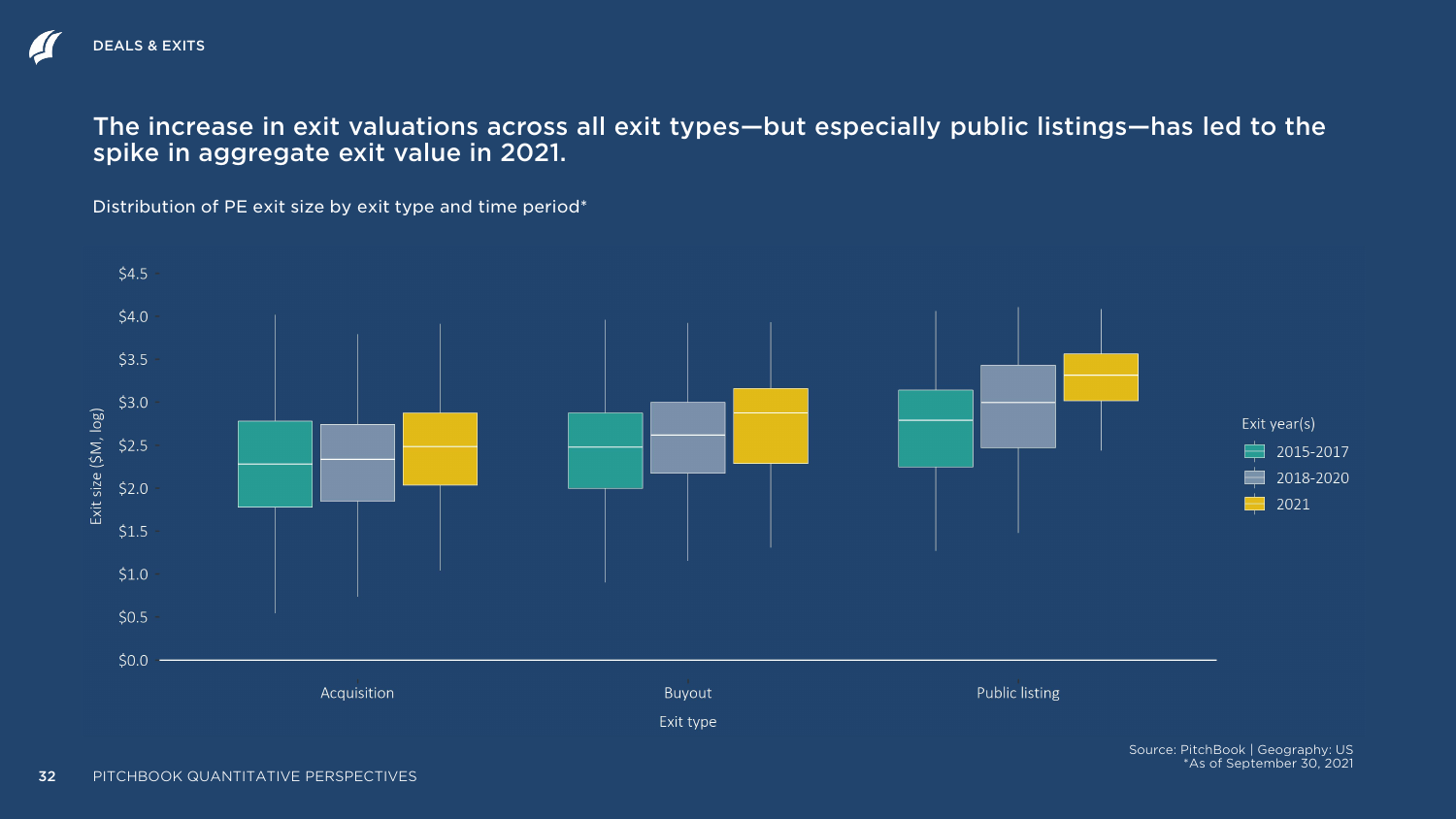## There has been a huge incentive to exit private companies via the public market as valuation multiples have increased dramatically relative to acquisitions.



Median EV/EBITDA multiple by deal type

Public listing EV/EBIDTA multiple premiums by deal type\*

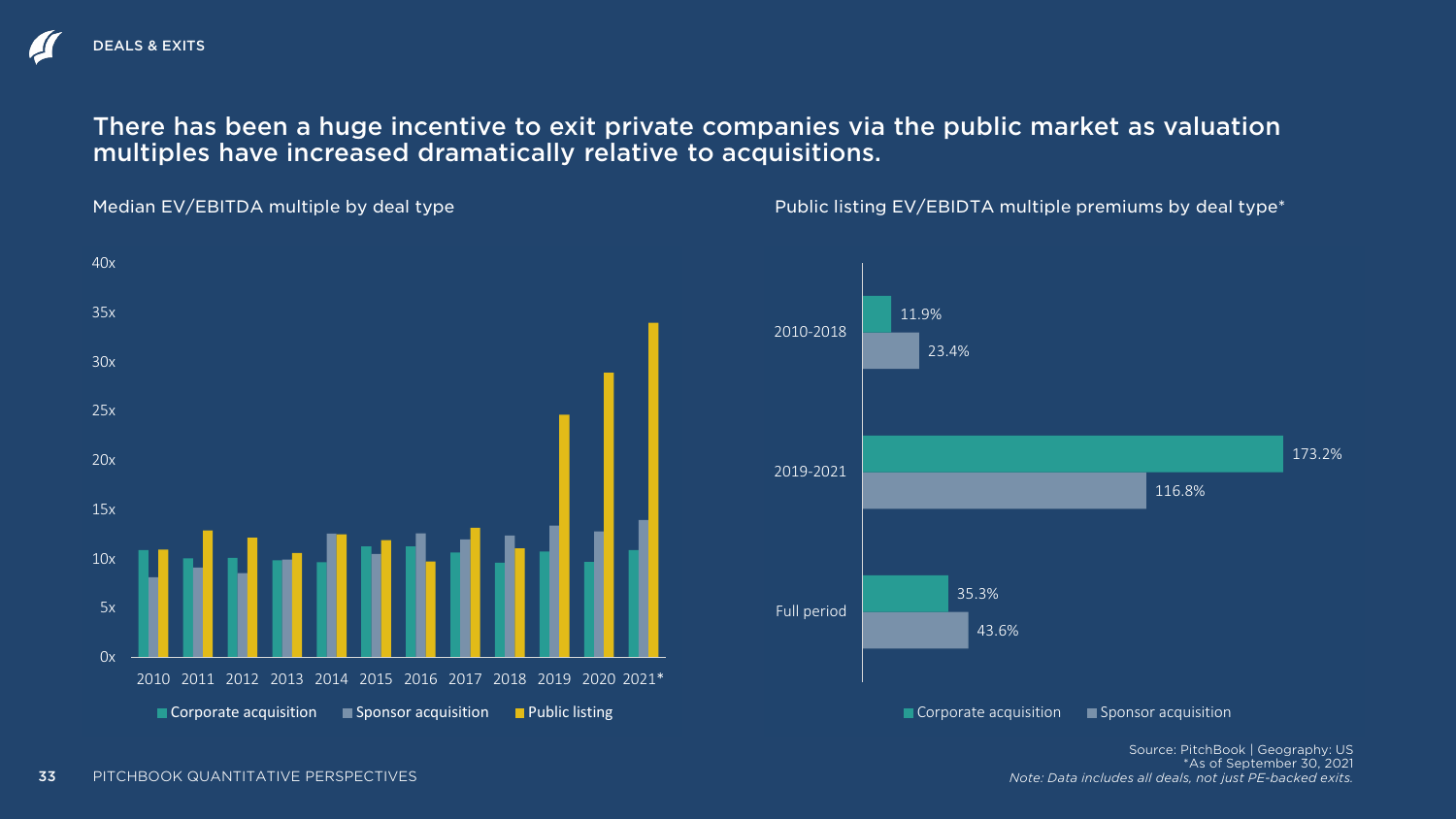## Despite the flurry of recent exits, the share of buyout-backed companies exiting within five years has ticked down, and the average age of inventory has increased.

Share of buyout-backed companies exiting within five years by deal year\*

Average age (years) of buyout-backed companies



3.6  $3.7$  3.8 3.9 3.9 3.8 3.9 3.9 3.8 3.9 4.1 2010 2011 2012 2013 2014 2015 2016 2017 2018 2019 2020 2021\*

> Source: PitchBook | Geography: US \*As of September 30, 2021

4.5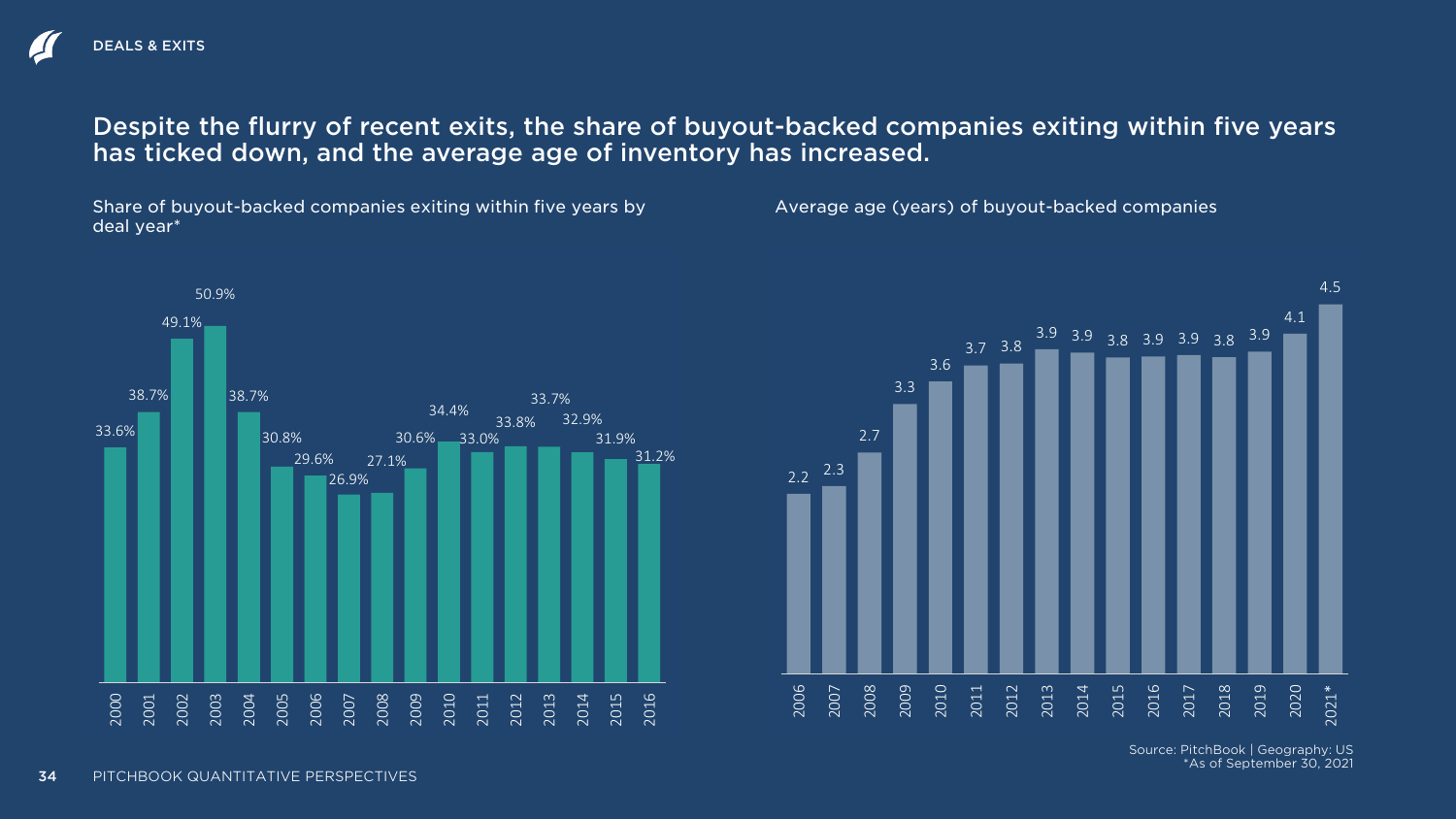## Fundraising & performance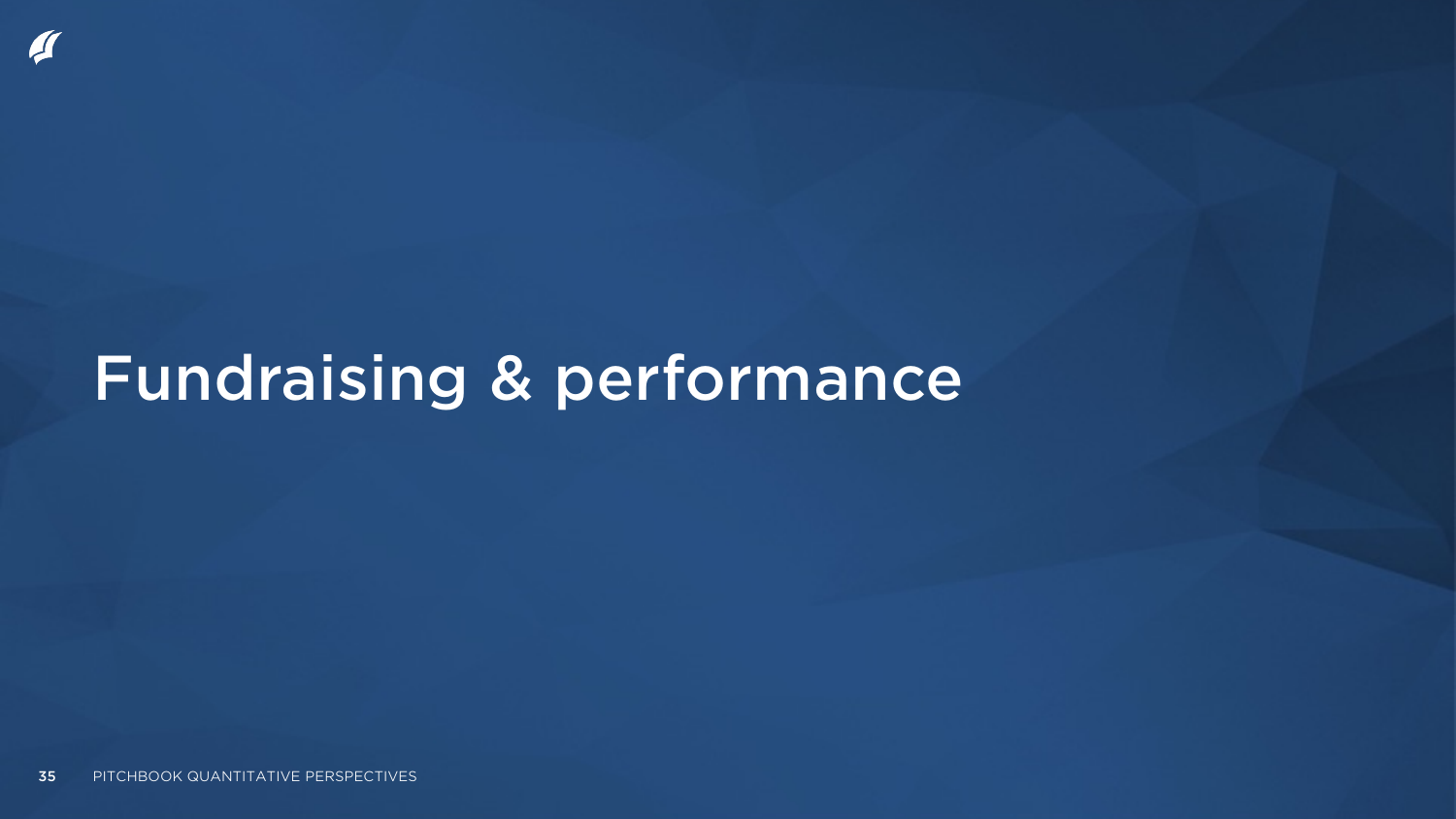## Key takeaways

- The number of funds recently closed has continued to trend lower, while total capital raised has rebounded to pre-COVID-19 trends as larger managers and funds have dominated the market.
- The 10 largest funds closed in 2021 accounted for nearly one third of capital raised, and the average fund size reached an alltime high of \$852.7 million.
- PE fund managers have reported record performance in the past five quarters even as distribution rates have been at average levels during this time.
- Unrealized gains caused by valuation markups have contributed more to recent fund performance than during any period in at least 20 years.
- While fund distributions may surge in coming quarters if these high valuations are realized, there is a risk that future returns will be negatively affected—particularly if the exit market cools.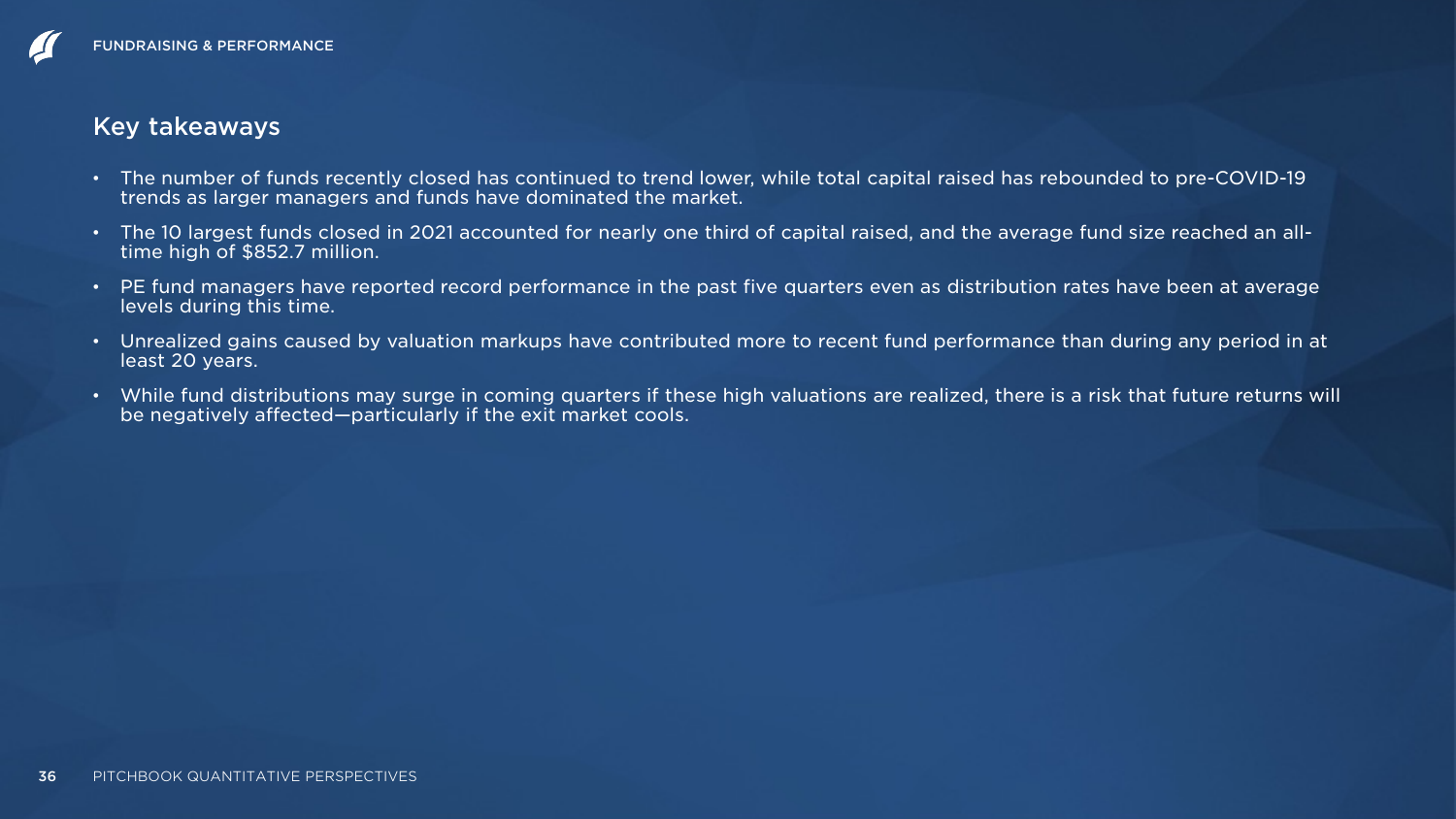## The number of funds closed has continued to trend lower, while capital raised has trended higher…

Rolling six-month PE fund count trends



#### Rolling six-month PE fund value trends



Source: PitchBook | Geography: US \*As of September 30, 2021 *Note: Data are seasonally adjusted.*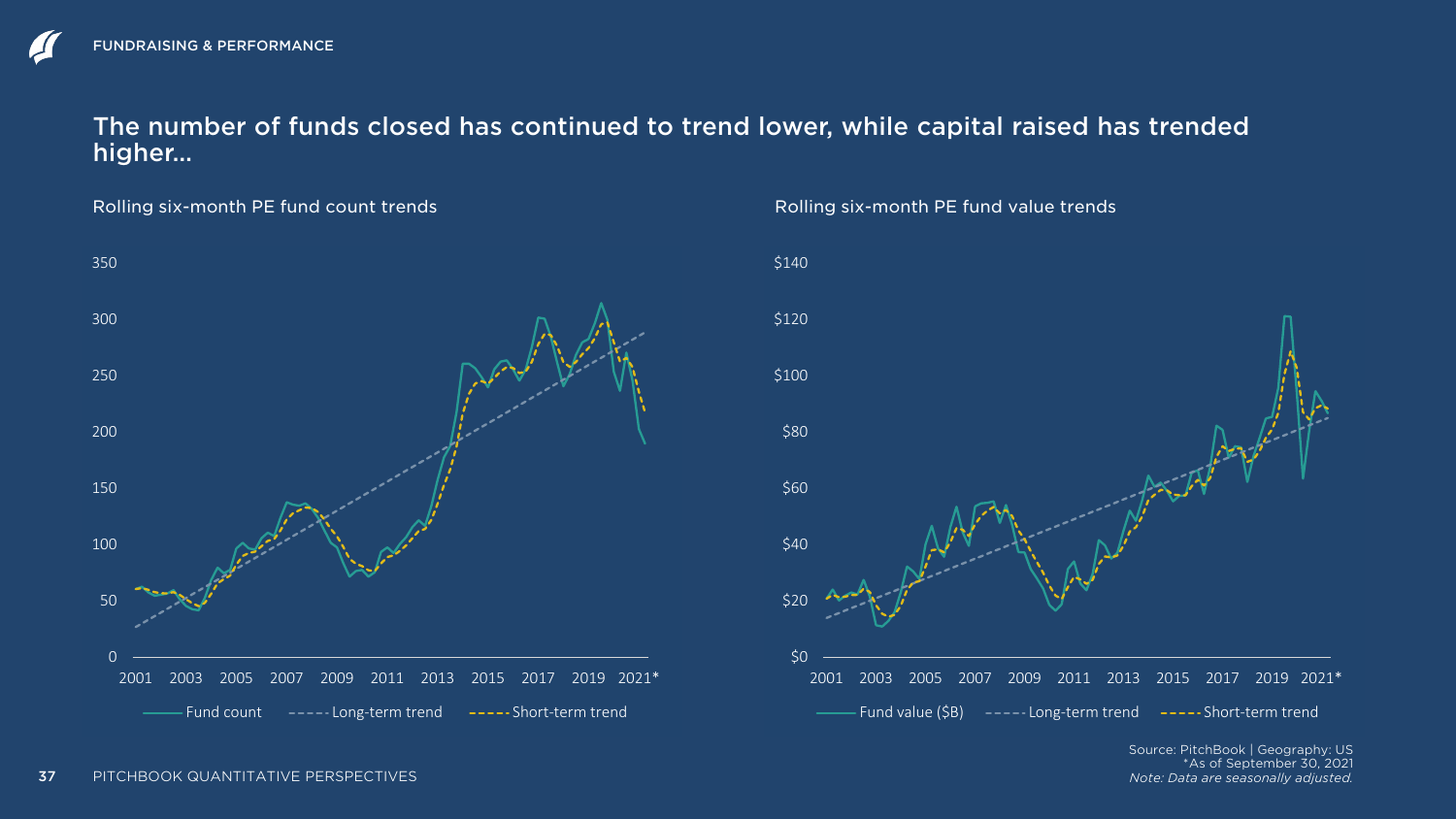## …as larger funds have dominated the market, with the 10 largest funds accounting for almost one third of all capital raised in 2021.

Top PE funds as a share of total capital raised





PE fund sizes (\$M)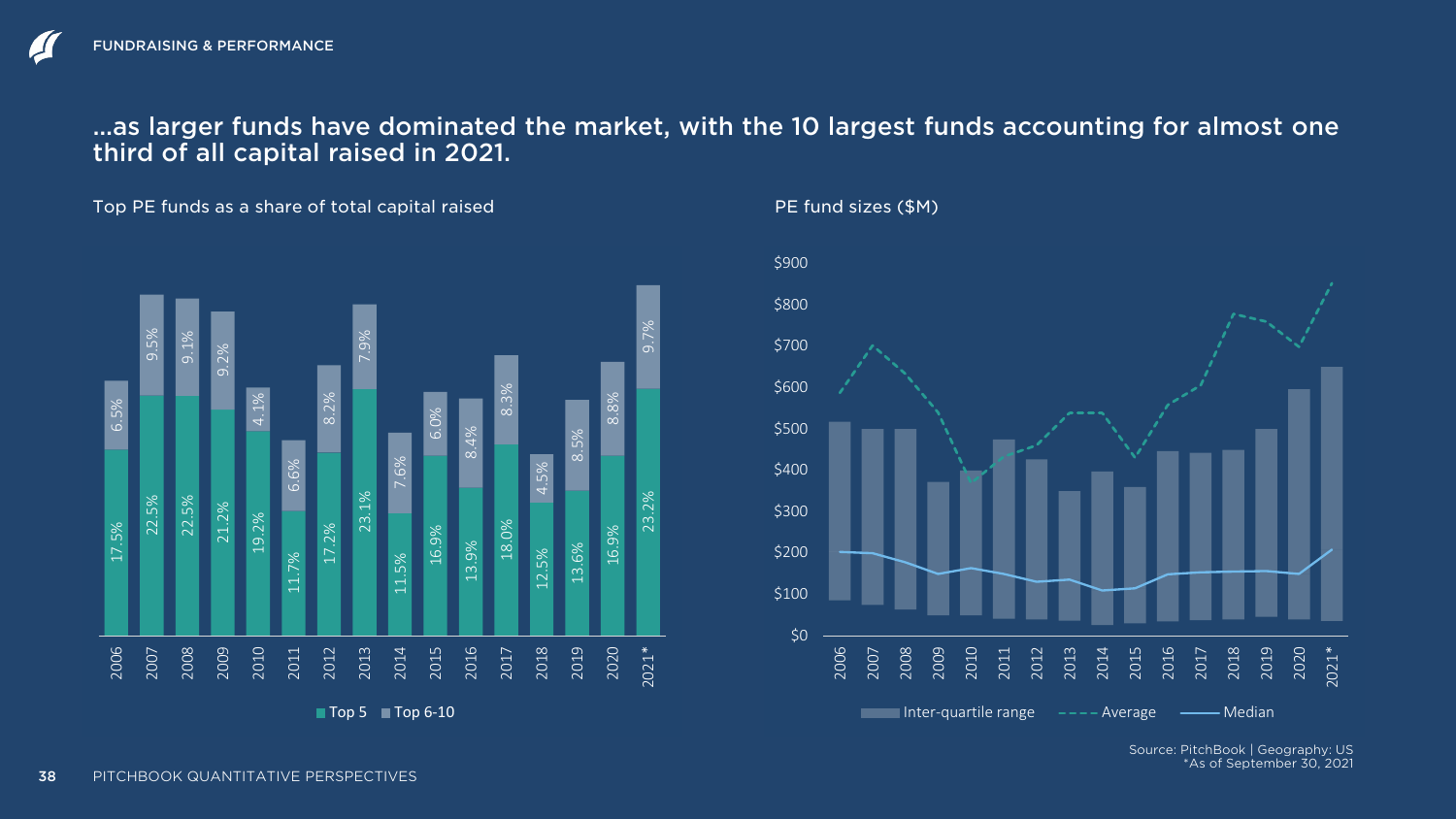## Quarterly PE returns have been extraordinary over the past five quarters, including a record high return in the first quarter of 2021.

Quarterly PE returns



The trailing one-year compound returns as of Q1 and Q2 2021 of 55.6% and 51.3%, respectively, are the best one-year returns in at least the past two decades. This incredible performance is somewhat surprising given the Q2 2020 drawdown was only 7.1%.

39 PITCHBOOK QUANTITATIVE PERSPECTIVES

\*As of June 30, 2021 *Note: Q2 2021 performance is preliminary.*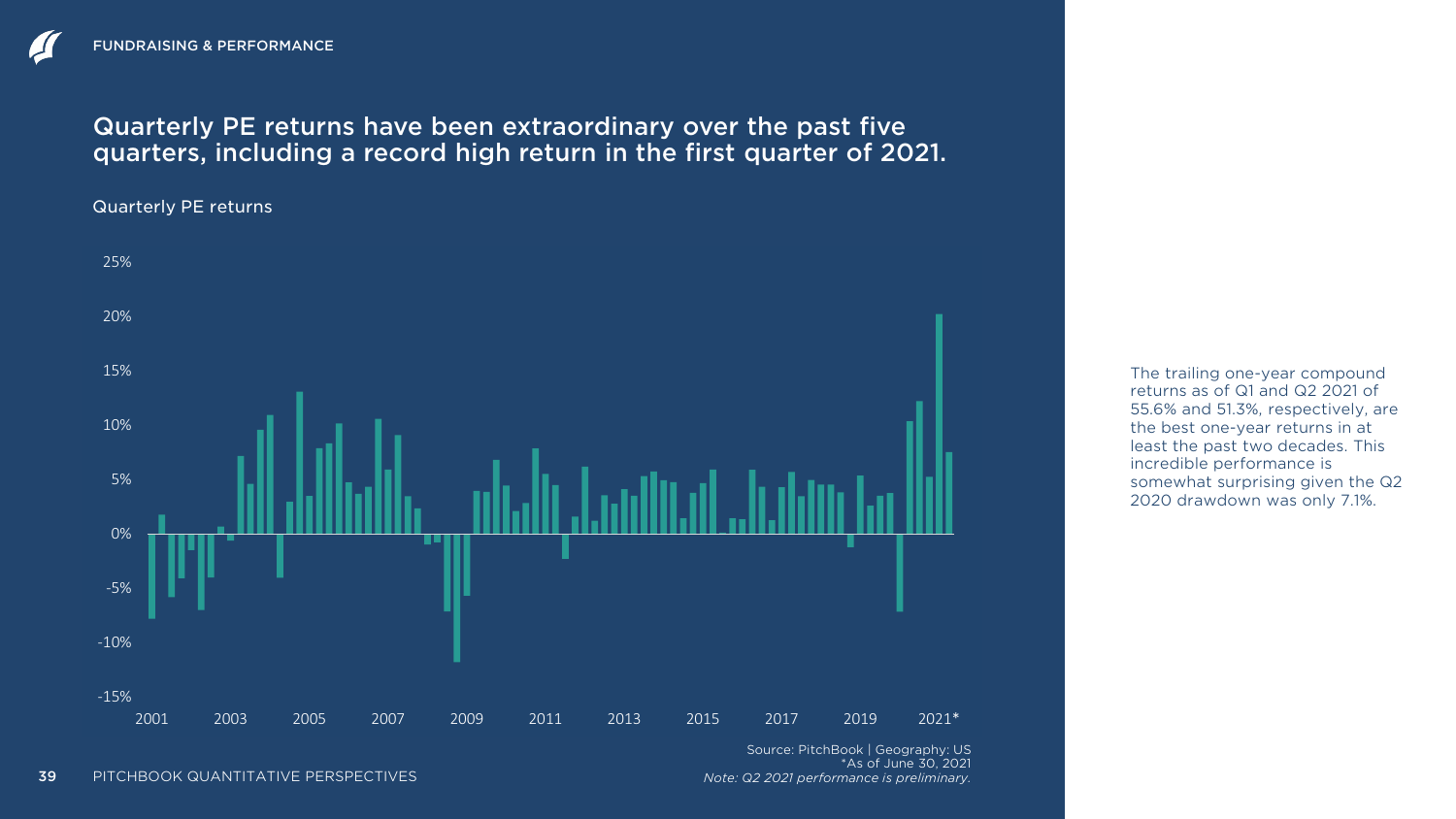## After falling slightly in the first half of 2020, distribution and contribution rates have rebounded to average levels.

Trailing 12-month PE fund distribution and contribution rates on beginning NAV

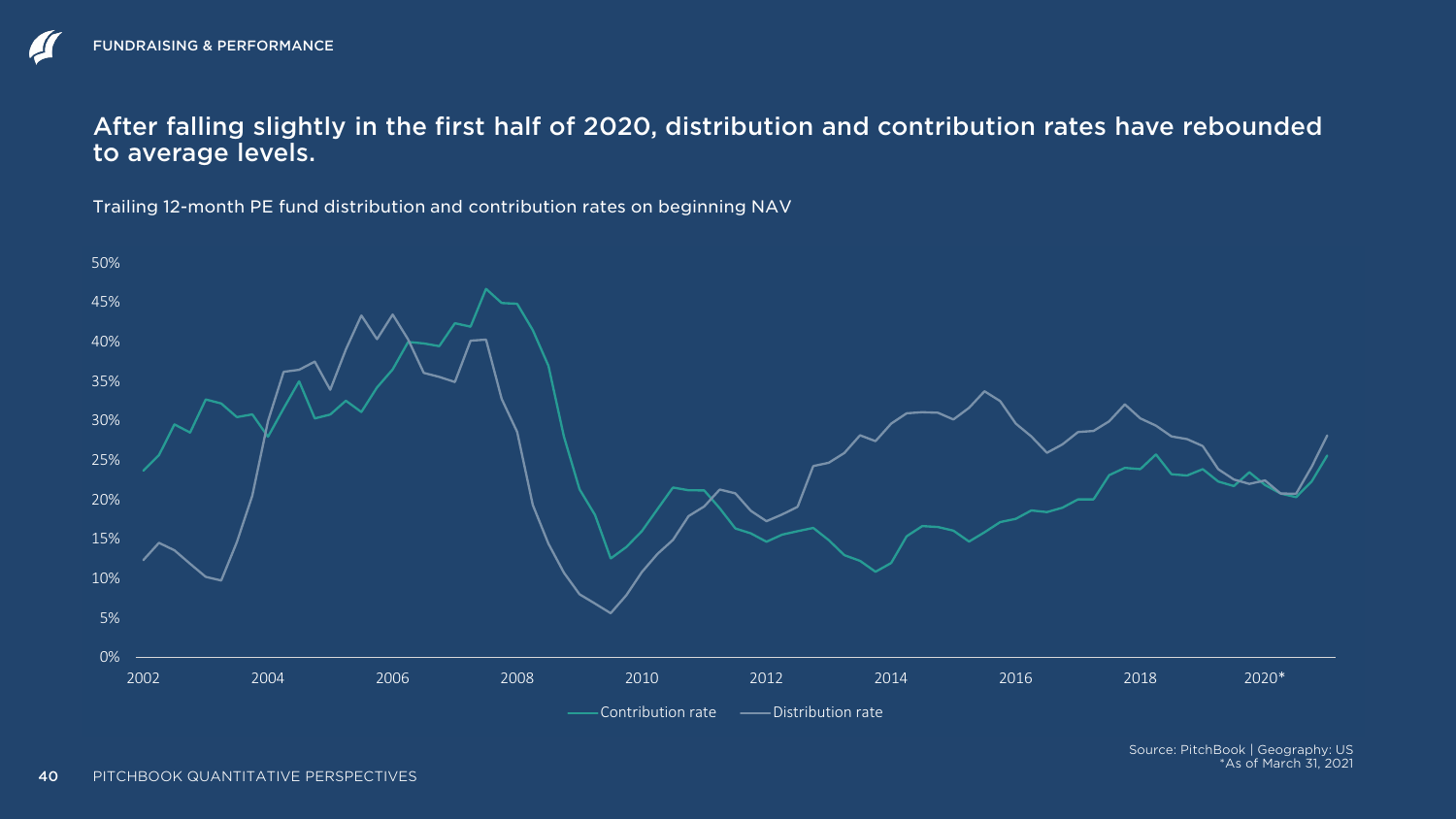## Distributions, the main driver of closed-end fund returns, have not justified the strong recent performance.

Trailing one-year PE fund returns and distribution rates\*



The distribution rate has explained nearly 60% of the variation in oneyear returns. However, this relationship broke down during the past two quarters. For example, based on the distribution rate of 28.8% in Q1 2021, the expected one-year return is 20.9% versus the reported return of 51.3%. The discrepancy between these two numbers comes from significant markups to net asset value (NAV), which represent unrealized returns. If these high valuations are not realized, it could represent a significant drag on future returns.

\*As of March 31, 2021 *Note: Distribution rates are calculated from beginning period NAV.*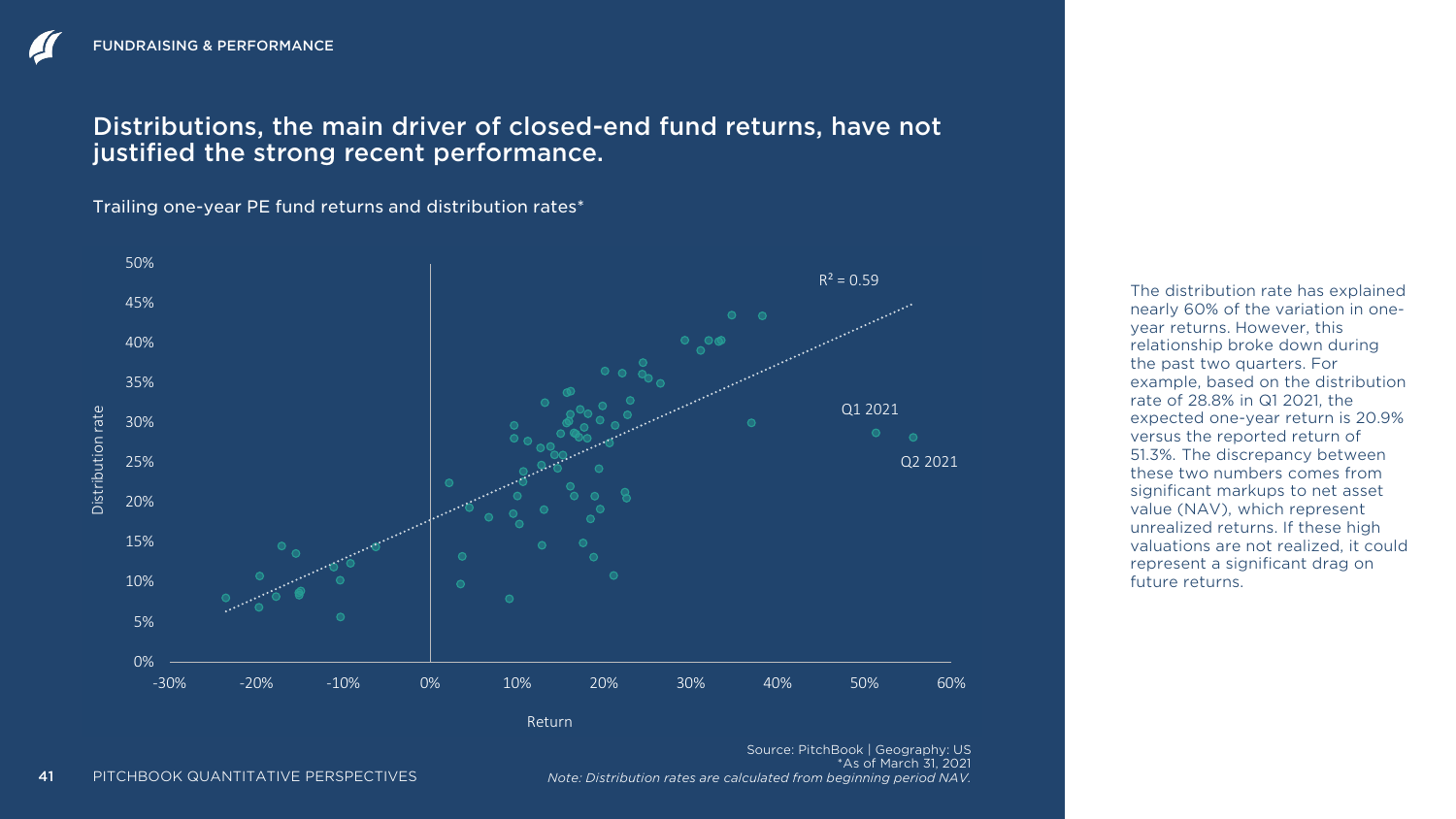The distribution rate is near its historical average, while the trailing one-year return is the highest it has been in at least 20 years.

Trailing one-year PE returns and distribution rates (z-score)



The only period with a similar dynamic occurred immediately post-GFC. However, during this period, performance was recovering from a sharp drawdown to average levels.

Source: PitchBook | Geography: US \*As of March 31, 2021 *Note: Distribution rates are calculated from beginning period NAV.*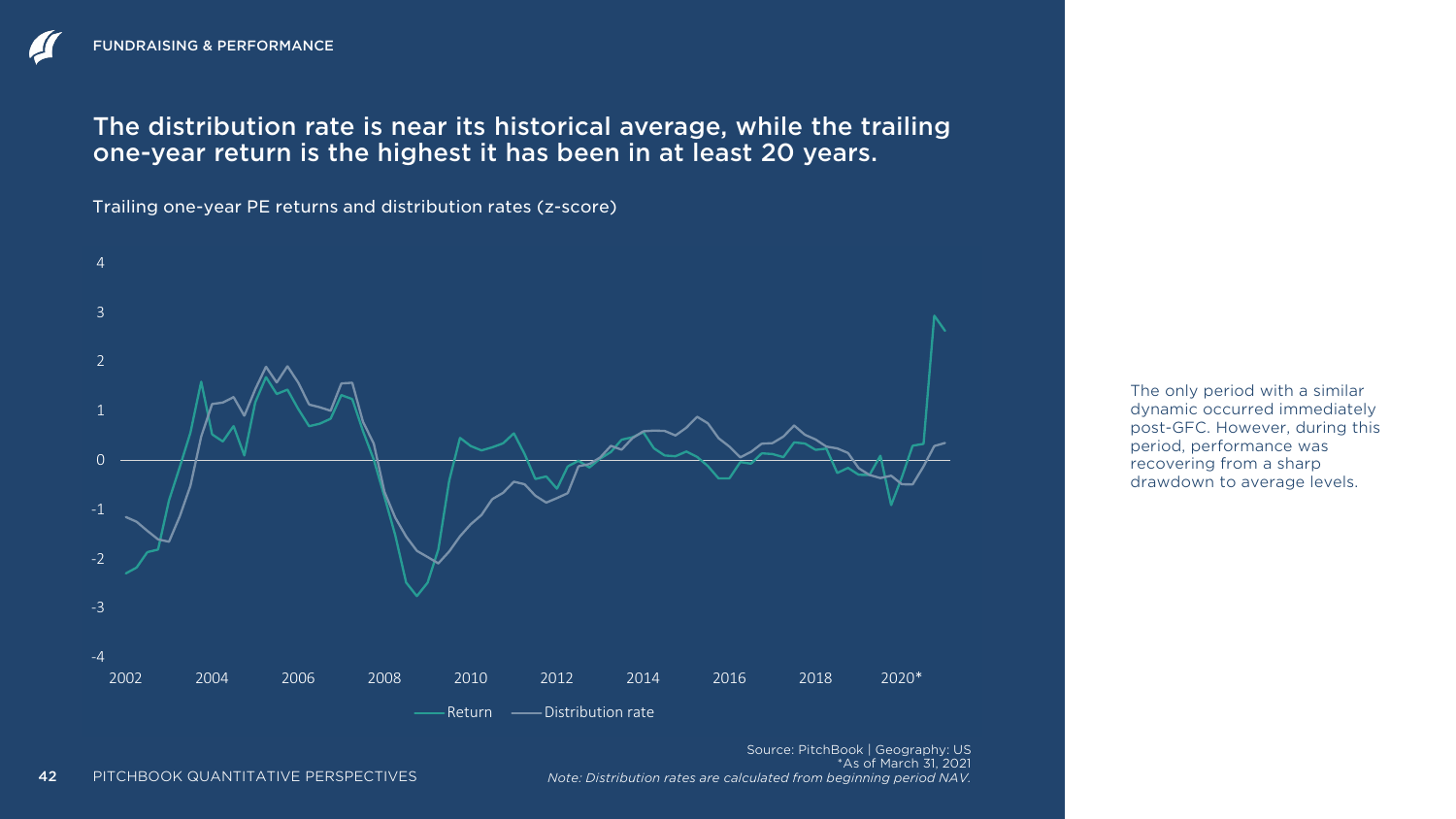## Glossary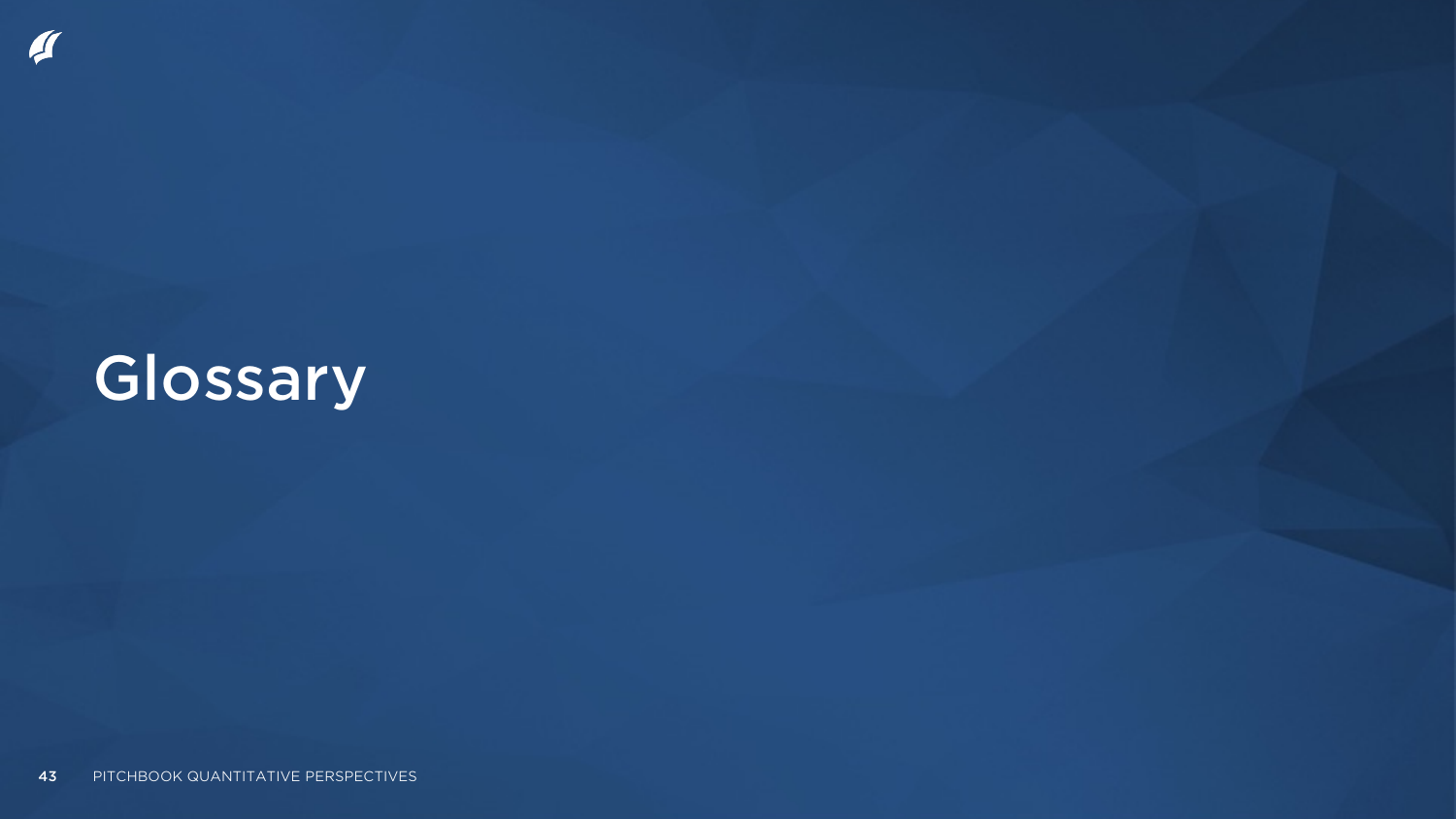

Consumer confidence (OECD, p11) - An indicator that provides insight into future developments of households' consumption and saving, based on answers regarding their expected financial situation, their sentiment about the economic environment, and capability of savings. A value above 100 signals an increase in consumers' confidence toward the future economic situation, which means they are less prone to save and more inclined to spend money on major purchases in the next 12 months. A value below 100 indicates a pessimistic attitude toward future economic developments, possibly resulting in a tendency to save more and consume less.

Business confidence (OECD, p11) - An indicator that provides insight into future developments based upon opinion surveys on developments in production, orders, and stocks of finished goods in the industry sector. It can be used to monitor output growth and anticipate turning points in the economy. A number above 100 suggests an increased confidence in near-future business performance, and numbers below 100 indicate pessimism toward future performance.

Headline CPI (BLS, p12) – a measure of the average change over time in the prices paid by urban consumers for a market basket of consumer goods and services

Core CPI (BLS, p12) – a measure of the average change over time in the prices paid by urban consumers for a market basket of consumer goods and services, excluding food and energy-related items

Consumer inflation expectations (University of Michigan, p12) - the expected rate of inflation over the next 12 months based on a survey of consumers

Market inflation expectations (FRED, p12) - A five-year, five-year forward measure of expected inflation, which is the average level of inflation over the five-year periods starting in five years. This measure is calculated from interest rate spreads between nominal and inflation-adjusted Treasury rates.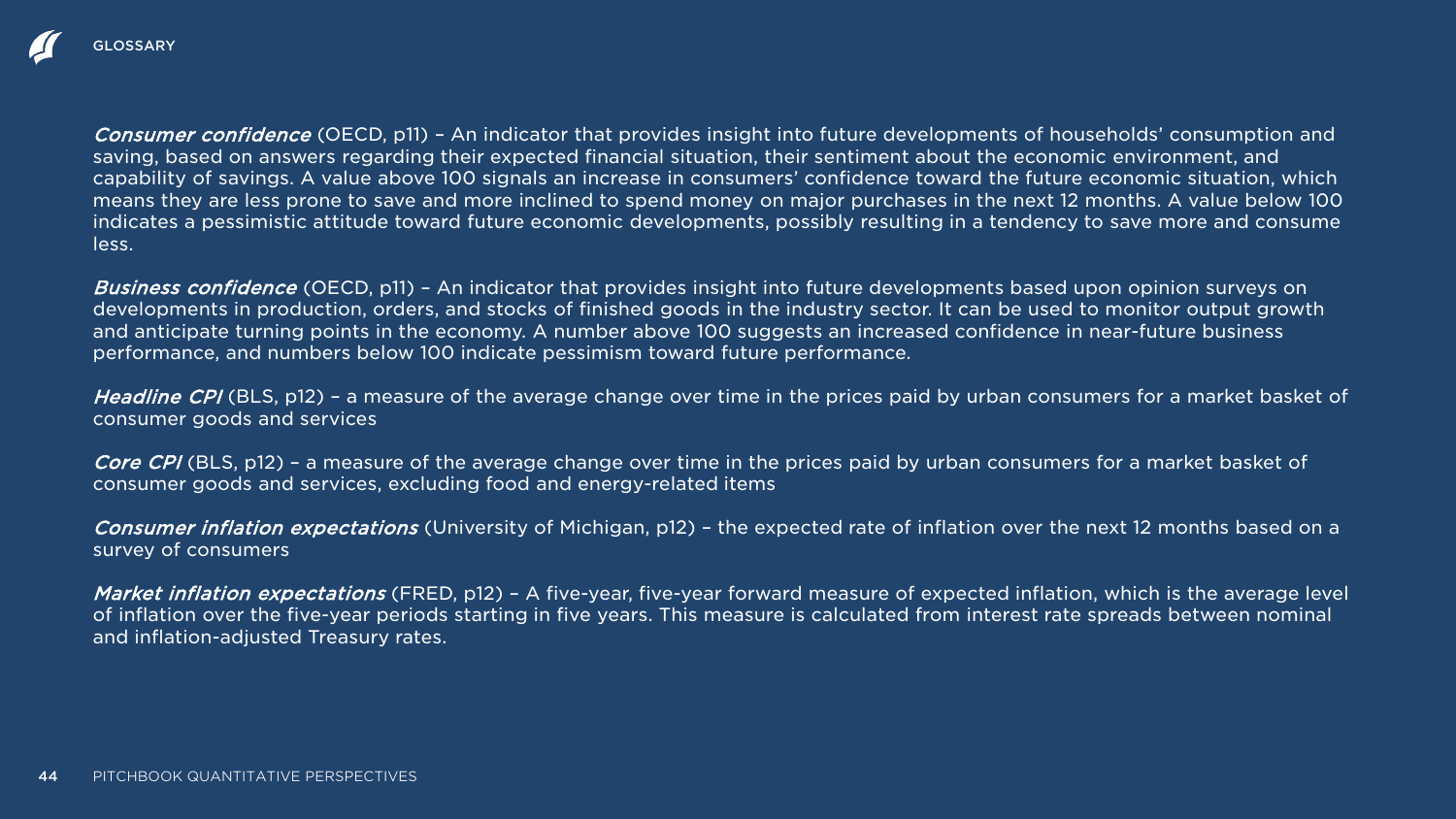

Breakeven inflation rate (FRED, p14) - the difference between the nominal and inflation-adjusted Treasury yield of the same maturity, which represents the average level of inflation over the life of the bonds that would make their real returns equal

Real Treasury yield (FRED, p14) - the difference between the nominal Treasury yield and the breakeven inflation rate, which is a measure of the expected return of the bond after accounting for inflation

Small-cap factor (Kenneth French, p15) – the return of a small-cap equity portfolio minus the return of a large-cap equity portfolio

Value factor (Kenneth French, p15) – the return of a value portfolio minus the return of a growth portfolio based on price-to-book ratios

Leverage factor (Kenneth French, p15) – the return of a portfolio of firms with low investment policies minus the return of a portfolio of firms with high investment policies

Market-implied fed funds rate (CME Group, p16) - The derived yield from the price of fed fund futures contracts, which are valued based on the fed funds rate set by the Federal Reserve. Current prices of contracts to be settled in the future represent the market's views of the Fed's interest rate policy between now and when the contract expires.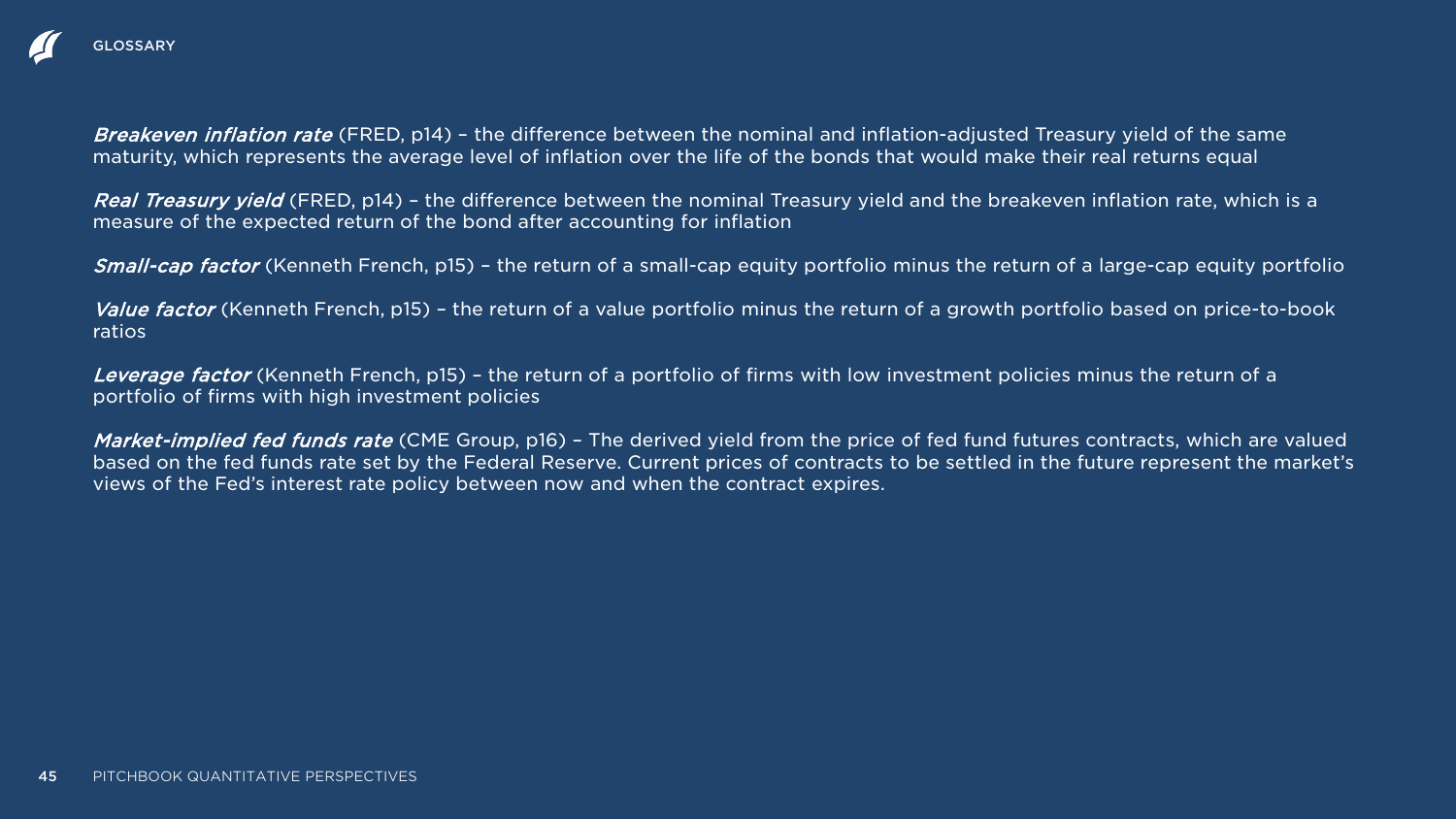## Additional research

| <b>C</b> PitchRook  |                                                      |                                            |
|---------------------|------------------------------------------------------|--------------------------------------------|
| <b>Analyst Note</b> |                                                      |                                            |
|                     | <b>Ceterning whether specialist funds outperform</b> | US PE Fund Performance by Investment Style |
|                     |                                                      |                                            |
|                     | ula Famuhmagh, Saniar Analyst 75 Twent Lear          |                                            |
|                     |                                                      |                                            |
|                     |                                                      |                                            |
|                     |                                                      |                                            |
|                     |                                                      |                                            |

Analyst Note: US PE Fund [Performance by Investment Style](https://files.pitchbook.com/website/files/pdf/PB_Analyst_Note_US_PE_Fund_Performance_by_Investment_Style.pdf#page=1) [Q3 2021](https://files.pitchbook.com/website/files/pdf/PB_Analyst_Note_US_PE_Fund_Performance_by_Investment_Style.pdf#page=1)

[Analyst Note: Does an Allocation to](https://files.pitchbook.com/website/files/pdf/PitchBook_Analyst_Note_Does_an_Allocation_to_PE_Add_Value.pdf#page=1) PE Add Value? [Q3 2021](https://files.pitchbook.com/website/files/pdf/PitchBook_Analyst_Note_Does_an_Allocation_to_PE_Add_Value.pdf#page=1)



[Private Fund Strategies Report](https://files.pitchbook.com/website/files/pdf/PitchBook_Q2_2021_Private_Fund_Strategies_Report.pdf) [Q2 2021](https://files.pitchbook.com/website/files/pdf/PitchBook_Q2_2021_Private_Fund_Strategies_Report.pdf)



[US PE Middle Market Report](https://files.pitchbook.com/website/files/pdf/PitchBook_Q2_2021_US_PE_Middle_Market_Report.pdf) [Q2 2021](https://files.pitchbook.com/website/files/pdf/PitchBook_Q2_2021_US_PE_Middle_Market_Report.pdf)





[Global Private Debt Report](https://files.pitchbook.com/website/files/pdf/PitchBook_H1_2021_Global_Private_Debt_Report.pdf) [H1 2021](https://files.pitchbook.com/website/files/pdf/PitchBook_H1_2021_Global_Private_Debt_Report.pdf)

[Analyst Note: Return Smoothing in](https://files.pitchbook.com/website/files/pdf/PitchBook_Analyst_Note_Return_Smoothing_in_Private_Markets.pdf#page=1)  Private Markets [Q2 2021](https://files.pitchbook.com/website/files/pdf/PitchBook_Analyst_Note_Return_Smoothing_in_Private_Markets.pdf#page=1)



[Quantitative Perspectives:](https://files.pitchbook.com/website/files/pdf/PitchBook_Q3_2021_Quantitative_Perspectives_US_Market_Insights.pdf#page=1)  [US Market Insights](https://files.pitchbook.com/website/files/pdf/PitchBook_Q3_2021_Quantitative_Perspectives_US_Market_Insights.pdf#page=1) [Q3 2021](https://files.pitchbook.com/website/files/pdf/PitchBook_Q3_2021_Quantitative_Perspectives_US_Market_Insights.pdf#page=1)





[Analyst Note: Private Equity](https://files.pitchbook.com/website/files/pdf/PitchBook_Q1_2021_Analyst_Note_Private_Equity_Barometer.pdf)  **Barometer** [Q1 2021](https://files.pitchbook.com/website/files/pdf/PitchBook_Q1_2021_Analyst_Note_Private_Equity_Barometer.pdf)

| <b>FPitchRook</b>                                                                                          | <b>Analyst Note: VC</b> |
|------------------------------------------------------------------------------------------------------------|-------------------------|
| Analyst Note                                                                                               |                         |
| <b>C Returns by Series: Part III</b><br>Investigation of deal-level performance on a capital-weighborously | Part III                |
| automorphone (VA have been only                                                                            | Q3 2021                 |
|                                                                                                            |                         |

Returns by Series:



[US PE Breakdown](https://files.pitchbook.com/website/files/pdf/PitchBook_Q3_2021_US_PE_Breakdown.pdf#page=1) [Q3 2021](https://files.pitchbook.com/website/files/pdf/PitchBook_Q3_2021_US_PE_Breakdown.pdf#page=1)